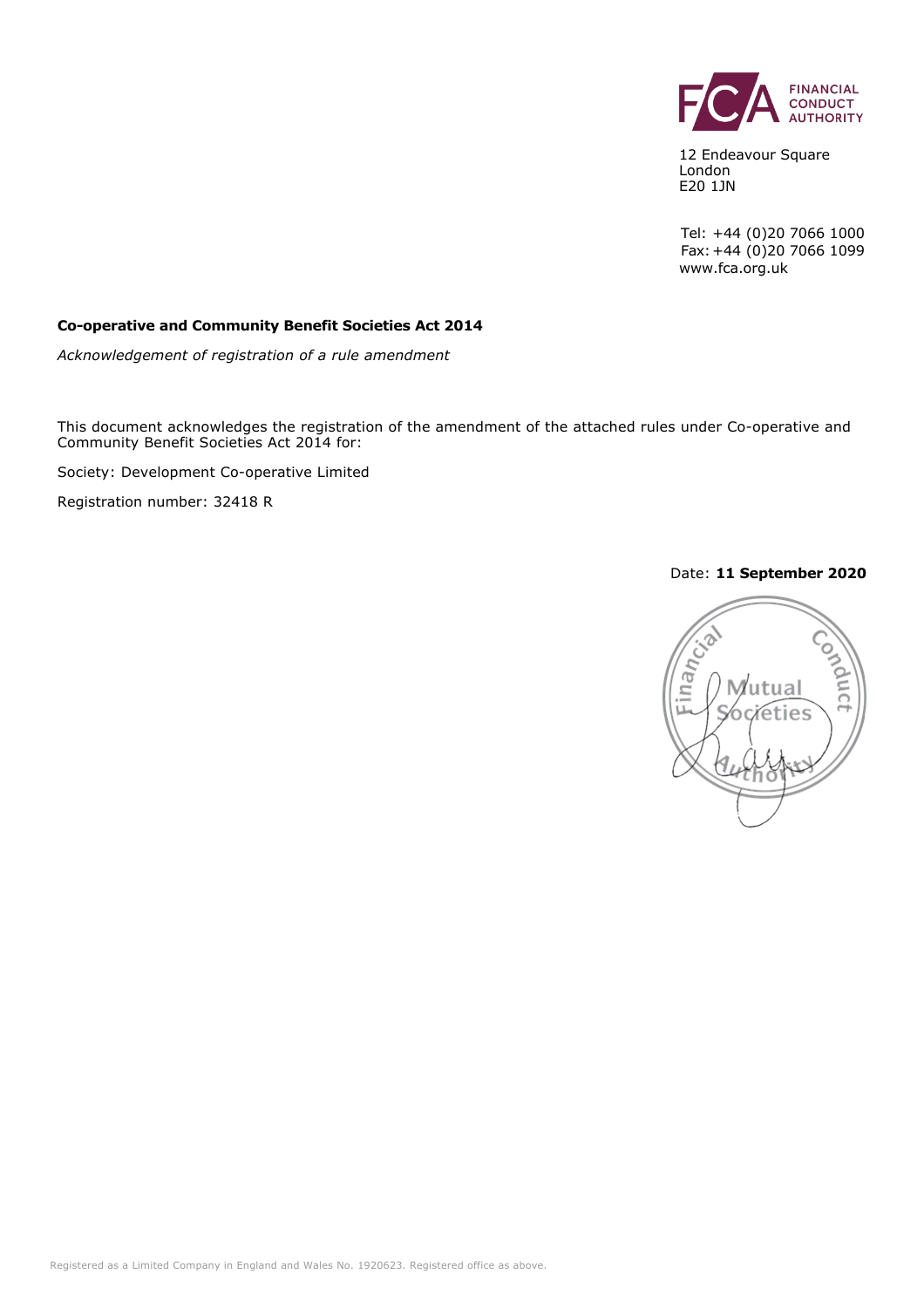## Rules of Development Co-operative Limited

*Registered under the Co-operatives and Community Benefit Societies Act 2014 as a Somerset Rules 2020 Multistakeholder Co-operative*

## **1. Open and voluntary membership of the co-operative**

- 1.1. The name of the co-operative is: Development Co-operative Limited.
- 1.2. The registered office of the co-operative is at: 10 East Reach, Taunton, Somerset, TA1 3EW.
- 1.3. The objects of the co-operative are to carry on any industry, business or trade in accordance with cooperative principles in order to: carry on any industry, business or trade in accordance with cooperative principles in order to develop, advise and aid co-operative and mutual businesses that would not otherwise receive sustained specialist support, especially those that practice co-operative development; and co-ordinate action to grow the co-operative economy across the UK; in addition to the general cooperative aims described in 1.4, 2.1, 3.1, 4.1, 5.1, 6.1 and 7.1 below.
- 1.4. The co-operative has the aim of building membership within its stakeholder groups, and ensuring that its membership fully reflects the diversity of those groups and of the wider community.

#### 1.5. **Classes of membership**

- a) The membership of the co-operative will be made up of persons drawn from one or more categories of stakeholder, corresponding to the different type of involvement those stakeholders have with the cooperative.
- b) User members, who are the main beneficiaries of the co-operative's services, play the principal role in the direction of the co-operative. User members benefit principally from those services and not from investments, which are limited in 3.2 below. Non-user members do not have such direct involvement, though they may be investors or otherwise interested parties. They are subject to limits on their powers, as specified in 2.8 and 2.9 below.
- c) Each class of share will be available to particular stakeholders and may have distinct rights and powers.
- d) A person or organisation that has membership under more than one class will be requested to withdraw, cancel or convert shares such that they have membership in one class only. If after three months this has not been done, the secretary may cancel the minimum number of shares necessary in order to ensure compliance.
- e) Each class has a unique number, and where a person would be eligible to join in more than one class, membership will be allocated to the lowest numbered class that they are eligible for, unless the board of directors rules otherwise.

|    | f) The user membership classes are as follows:    | Class number: |  |
|----|---------------------------------------------------|---------------|--|
|    | Common ownership bodies with a membership         |               |  |
|    | Other co-operative development bodies and workers |               |  |
| g) | The non-user membership classes are as follows:   |               |  |
|    | <b>Supporters</b>                                 |               |  |
|    |                                                   |               |  |

#### 1.6. **Applications for membership**

- a) The co-operative is open to applications for membership in the appropriate class without discrimination, subject to a membership policy agreed by the board. This policy will be made available to current and prospective members, and will specify:
	- i. the responsibilities of membership that members are expected to comply with,
	- ii. the application procedure, which may include a reasonable probationary period
	- iii. the minimum shareholding for membership in each class, which for user members must be set at between 1 and 50 shares (the application procedure may allow deferred or staged purchase of the minimum shareholding, provided at least one share is fully paid up).
	- iv. the transactions with the co-operative that qualify an applicant for membership in each class.
- b) All user members must be aged sixteen or over. The board has the right to refuse membership where it believes there is good reason to do so.

#### 1.7. **Shares held by members**

 a) The maximum shareholding for any member that is not a Registered Society is £100,000; if shares are to be issued that would cause a member's shareholding to exceed £50,000, this must be specifically authorised by a board resolution.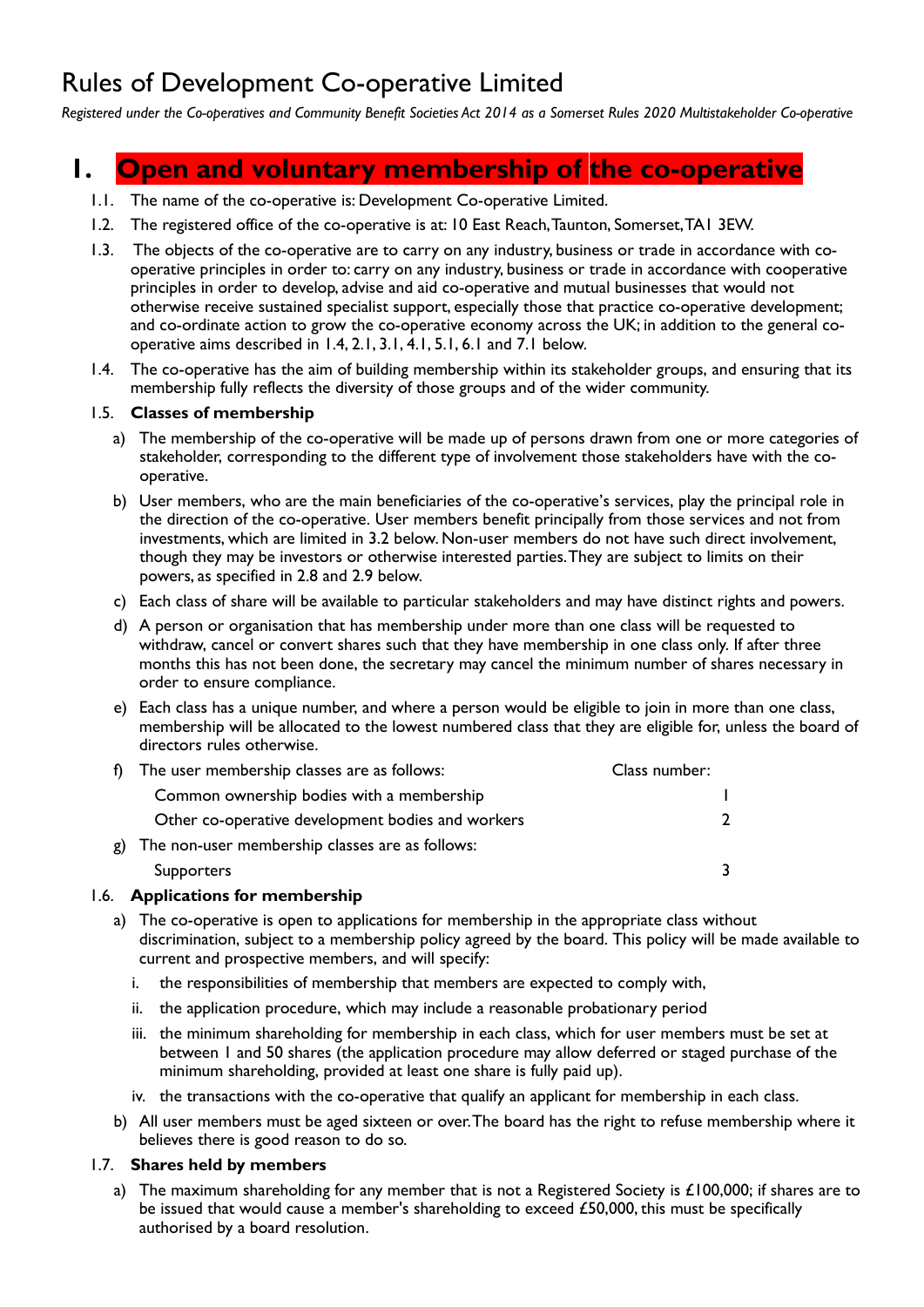- b) Within any class, shares can be issued for a special purpose and treated as separate from the main funds of the co-operative. They may have different conditions, and may attract a different rate of interest, to other shares in that class. Members may hold both special purpose and ordinary shares, with no distinction being made for the purposes of qualification, voting and limits on total shareholding.
- c) Shares are par shares priced at  $E1$ , and may be transferred only in the event of the death, bankruptcy or legal incapacity of a shareholder who is a natural person; in the event of merger or acquisition if the shareholder is a body corporate; and to an alternate nominee if the shareholder is a partnership or unincorporated association. Their value can be reduced by the board only in the event that independent accountants certify that the society's liabilities, plus issued withdrawable share capital, have become more than the value of its assets. Where shares have been issued for a special purpose, the liabilities and assets will be calculated for that purpose only.
- d) Shares may be converted between classes on request at the discretion of the board, provided that
	- i. the holder of shares has completed any process specified in the membership policy (referred to in 1.6 a) for the class to which they are transferring, and
	- ii. there is no resulting increase in the value of the shareholding, and
	- iii. the conditions of any special purpose shares permit it.
- e) All share issues are subject to the limits and regulations imposed by law; the board will obtain appropriate advice before issuing shares in order to raise capital.
- f) In the event that any member has a debt owing to the co-operative, the co-operative may set off any sum standing to the member's credit including any loan money, interest, dividends. It may also retain shares, preventing withdrawal or transfer, until the debt has been settled.

#### 1.8. **Cancellation of membership**

- a) Membership of the co-operative will be cancelled under the following circumstances:
	- i. at the discretion of the board, if the member is unable to provide evidence that they conduct (or intend to conduct within a reasonable timeframe) the transactions with the co-operative (referred to in rule 1.6 a above) that originally qualified them for membership;
	- ii. on receipt of a written request by a member with 50 or fewer shares for the cancellation of their own membership;
	- iii. if, over a period of two years, reasonable attempts to communicate with the member (including a written warning that membership may be cancelled if no response is received) elicit no response;
	- iv. if the member is a corporate body, and has been wound up, has gone into liquidation or has otherwise ceased to function according to its own rules; or
	- v. if the member is expelled. The member in question must be given written warning, and sufficient time to prepare an appeal to a general meeting. An expulsion requires a 75% vote at a general meeting, in which neither the member in question nor any member of their family may vote. Following such a vote, the expelled member may not be readmitted to any class of membership without a further resolution at a general meeting.
	- vi. if the member dies.
- b) When a person's membership is cancelled, share capital with a total value of  $£50$  or less will be immediately repaid at par value. If the sum is larger and withdrawal according to 1.10 below is not possible, the board may transfer the shares to another class on a one for one basis provided that
	- i. the membership policy (referred to in 1.6 a) and cancellation policy (1.8 a) would allow that person to become a member in that class; and
	- ii. there will be no resulting increase in the value of the shareholding; and
	- iii. the conditions of any special purpose shares permit it.

Otherwise, or if the board so chooses, they will convert the shares at par value into loan stock with a closing date no more than two years from the date of cancellation equivalent in value to the value of the shares at the date of the cancellation of membership.

 c) Members may in accordance with the law nominate an individual or individuals to whom the full value of their property in the co-operative should be transferred in the event of the co-operative receiving proof of the member's death. If there is no nominee, then all property held by a deceased member shall be transferred to their personal representative upon request. The co-operative will also transfer property in the co-operative held by a bankrupt member to their trustee in bankruptcy upon receipt of a valid claim.

#### 1.9. **Register of members**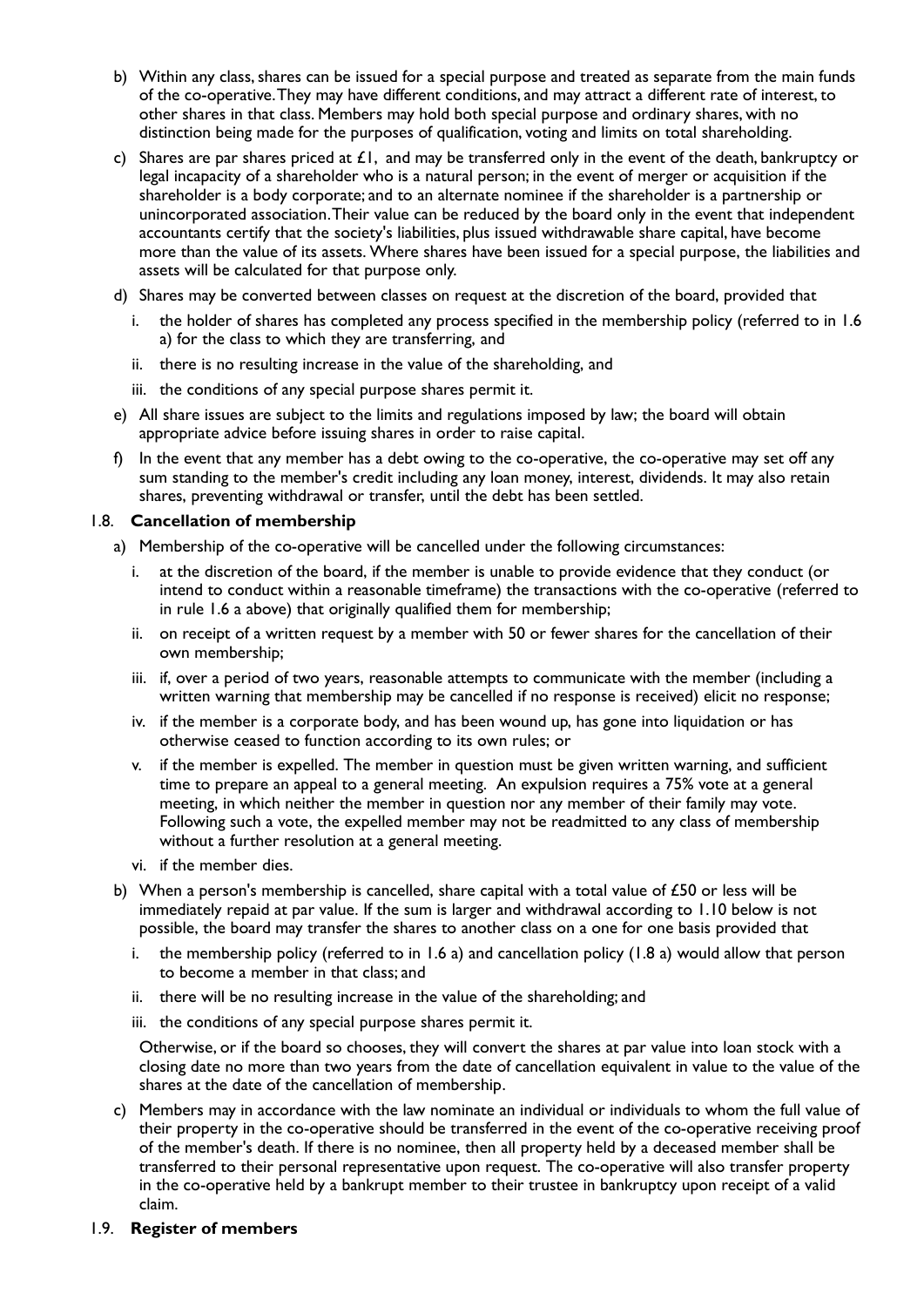- a) A register of members is kept at the registered office, and will include:
	- i. the name of every member;
	- ii. the address and other contact details, and whether electronic communications are to be used;
	- iii. the number and class of shares held by each member;
	- iv. any loans or other property held by members;
	- v. the date on which the member's name was entered on the register, and the date on which they ceased to be members;
	- vi. the names of directors and officers of the co-operative, the positions held by them, and the dates on which those appointments began and ended.
- b) While a member shall be allowed on reasonable notice to inspect extracts from the register, names in (i) and financial data in (iii) and (iv) will only be linked to other data in accordance with privacy law and best practice.

#### 1.10. **Withdrawal of shares**

- a) Shares carry no absolute rights of withdrawal. The board may at its sole discretion:
	- i. repay a fixed proportion (less than 100%, unless memberships are cancelled in accordance with 1.8 above) of all shares in a class;
	- ii. allow the withdrawal of shares in one or more classes on request, subject to whatever limits or period of notice the board may think prudent;
	- iii. permit no withdrawals (other than small sums on cancellation, as described in 1.8 c) for a fixed period of time or disallow withdrawals indefinitely.

If a member wishes to withdraw their share capital, they should notify the co-operative in writing that they would like it to purchase its shares from them, enclosing the appropriate share certificates.

- b) Where withdrawals are permitted, they must take place in the order that the requests were received (allowing for any period of notice) and all members must be treated impartially.
- c) Shares may be issued with conditions that further restrict withdrawal, but may not offer terms that are not permitted under these rules.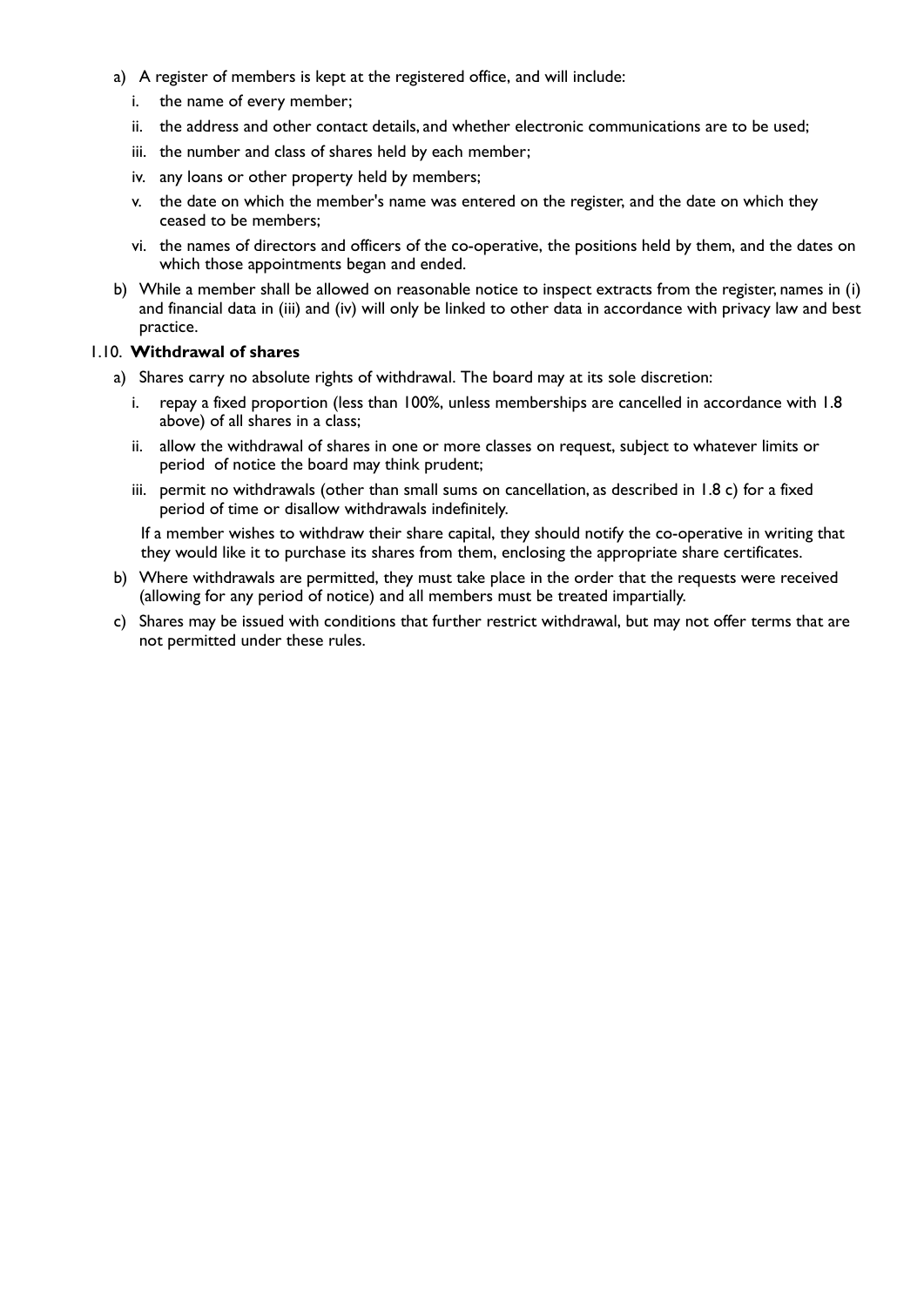## **2. Democracy**

- 2.1. The co-operative has a general aim of consulting with, empowering and serving its membership.
- 2.2. The sovereign body of the co-operative is the general meeting, which will appoint a board of directors to manage the co-operative, and may convene a Commonwealth Council to provide wider input and oversight in accordance with rule 6.7. Within each class of membership, voting at general meetings is on the basis of one member, one vote.
- 2.3. Where a member is an organisation (incorporated or unincorporated), its rights will be exercised by a person who is nominated by that organisation in accordance with their rules. That person will cease to do so if for any reason that nomination is no longer sustained by the member organisation.
- 2.4. The co-operative will have a secretary and a treasurer. They may be appointed or replaced by a general meeting. If a general meeting does not appoint them, the board of directors will do so.

#### 2.5. **Standing Orders**

- a) The business of the general meeting and board may be governed by standing orders (that is, those policies and secondary rules that directly address the method by which the registered rules are implemented). These may be adopted from time to time by the board or by a general meeting and will remain in force until they are amended or repealed by a general meeting (or by the board, providing that no general meeting has previously adopted or amended them). Such standing orders may not contradict these rules on any matter, and are void insofar as they do so.
- b) Standing orders may or may not provide for additional means by which members can raise concerns within the society and contribute to resolving them, including but not limited to:
	- i. local or specialist groups of members both elected and appointed,
	- ii. consultative procedures and discussion forums open to some or all members
	- iii. opportunities within meetings for ordinary members present to contribute spontaneously
	- iv. appeal and investigatory procedures to address grievances, injustices and complaints
- c) Standing orders should ensure that when an issue has been raised at a board or general meeting by a voting member seeking a decision, that decision should take place within a short enough period of time that no otherwise available options are timed out. Subject to that constraint, standing orders may be adopted that require or enable consensus building and inclusive development of proposals prior to the point of decision, and these may or may not include:
	- i. procedures for testing consensus or measuring levels of agreement
	- ii. development and evaluation of alternative, contingent or qualified proposals
	- iii. wider consultation and impact assessments
	- iv. preparatory meetings with a range of stakeholders and/or disputants
	- v. extended and structured discussion of proposals within meetings

#### 2.6. **General meetings**

- a) General meetings will be convened by the board of directors as follows:
	- i. Annual General Meetings, held within six months of the close of the society's financial year, which must include the following items on their agendas:
		- presentation of accounts and reports specified in 5.5 below
		- appointment of auditors, or disapplication of audit requirements, as required by 5.5 below
		- election of a board of directors as required by 2.9 below
		- ratification of any key decisions in 4.7 below
	- ii. at the request of the Commonwealth Council;
	- iii. at the request in writing of 5 or more members, provided that they amount to at least 15% of the membership (rounded up), or 30% of the membership in any one class (rounded up);
	- iv. in the event of the number of elected directors falling below three, or in the event that more than 25% of the directors are not user members;
	- v. in the event that the board fails to secure the appointment of a secretary and a treasurer;
	- vi. at any other time deemed appropriate by the board.
- b) All members, and any auditor or accountants appointed by the society, will be notified in writing to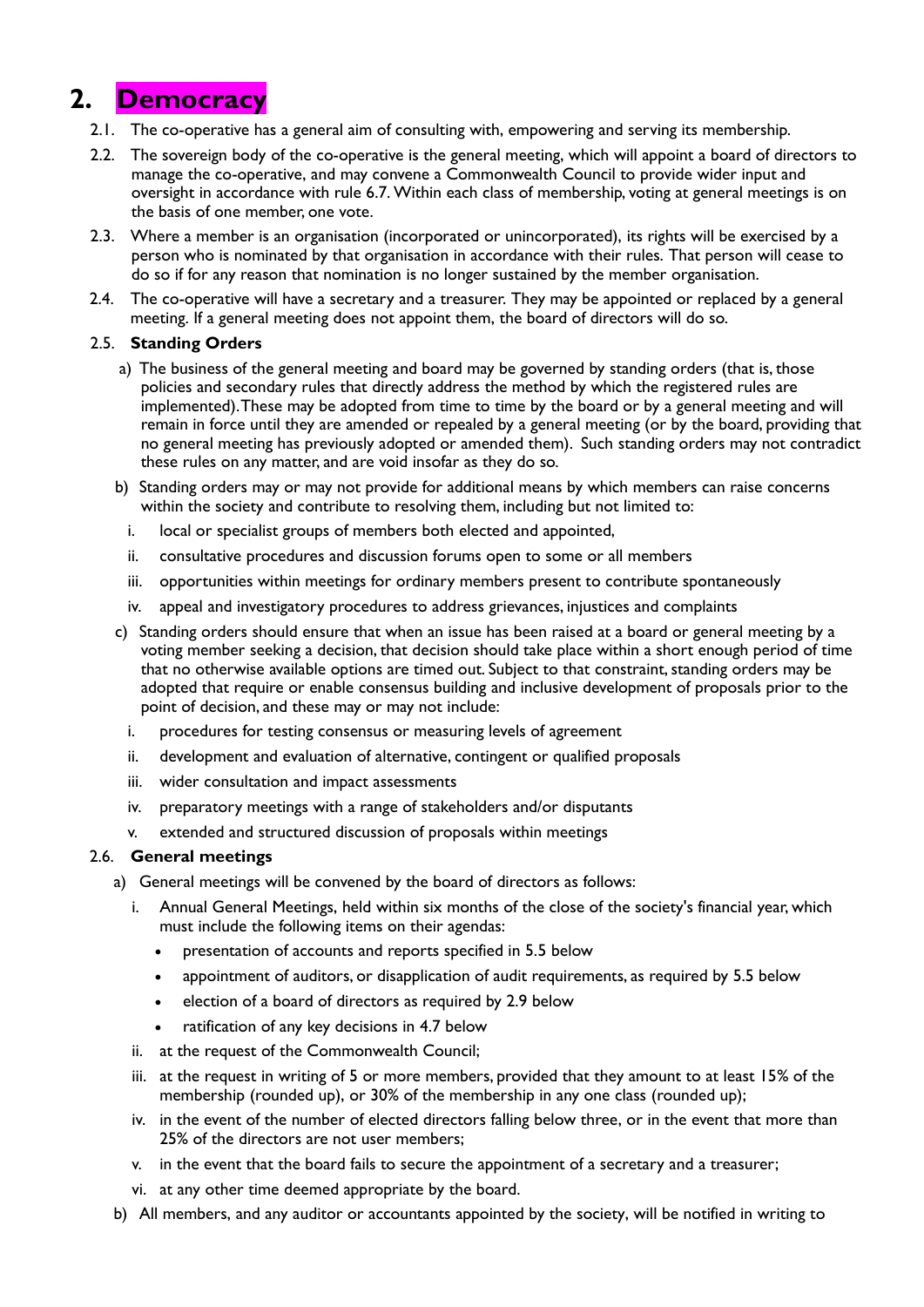their registered address or (where the member has supplied suitable contact details) by electronic communication, no less than fourteen days before the date of the meeting. The notice must inform members:

- i. the reason for the meeting, being one of the causes listed in (a) i above
- ii. the time and place of the meeting
- iii. the means by which participation through a live electronic link will be enabled, if any
- iv. how to propose resolutions
- v. how to stand for election to the board (unless circulated previously, in which case nominations received should be included)
- vi. what accounts or reports are to be presented
- vii. the content of resolutions received by the secretary or proposed by the board.
- viii. Advice on how to obtain information specified in 5.4 (b)

#### 2.7. **Resolutions at general meetings**

- a) All members have the right to propose resolutions. If a resolution is proposed that includes any of the actions listed in 2.7 c and d below, its content must be provided to the secretary in time for inclusion in the notice of the general meeting. Otherwise resolutions may be proposed in the course of the meeting, in accordance with any standing orders that are in force.
- b) Votes will be conducted on a show of hands, and the secretary shall declare a provisional result on the basis of whether they judge that the vote would pass if it was counted; at any point during the general meeting, any member may request that the result of any vote be verified with a count. When the meeting is closed, any provisional result is recorded in the minutes as final.
- c) Resolutions require a clear majority of the vote at the general meeting to be in favour to pass, except the following resolutions require more than 75% support:
	- i. resolutions to change the conditions attached to shares;
	- ii. amendments to these rules;
	- iii. resolutions to wind up or dissolve the society (on which only user members may vote);
	- iv. expulsion of a member in accordance with 1.8 (a) v. above;
	- v. dissolution of the Commonwealth Council.
- d) The following proposals are special resolutions that must be passed and confirmed in accordance with the law:
	- i. amalgamation with, or transfer of engagements to, another society requires a two thirds majority of the members present and voting. This must be confirmed at a second meeting held between 15 and 30 days after, at which the same vote will require only a simple majority.
	- ii. amalgamation with, or transfer of engagements to, or conversion to a company; which requires two meetings as in i above but in which the first threshold is three quarters rather than two thirds; and in addition 50% of all members in all classes with any voting rights must have cast a vote
	- iii. a resolution to disapply the audit requirement is treated like resolutions in (c) above, except
		- there is an 80% threshold rather than the usual 75%;
		- less than 10% of the total number of members (irrespective of class) should have voted against
		- the conditions in 5.5 (e) below should also be met
	- iv. a resolution for winding up due to insolvency is resolved using a Companies Act special resolution and 2.8 below does not apply – the Secretary should secure legal advice prior to the meeting
- e) Certain proposals may, even if they fail to achieve a majority, nonetheless constitute a petition that the co-operative must comply with if they achieve the support of one third of the voting strength in a general meeting. They are:
	- i. the board to publish its policies regarding social investment of liquid assets, equal opportunities, health and safety and/or corporate social responsibility;
	- ii. the board to begin the process of convening a commonwealth council, in accordance with rule 6.7.

#### 2.8. **Voting by classes**

 a) If any member requests that a vote be counted rather than taken on a show of hands, the votes cast by each class will be weighted (that is, treated as being a greater or lesser amount) to ensure that the final proportions of votes cast by each class of membership are fixed as follows: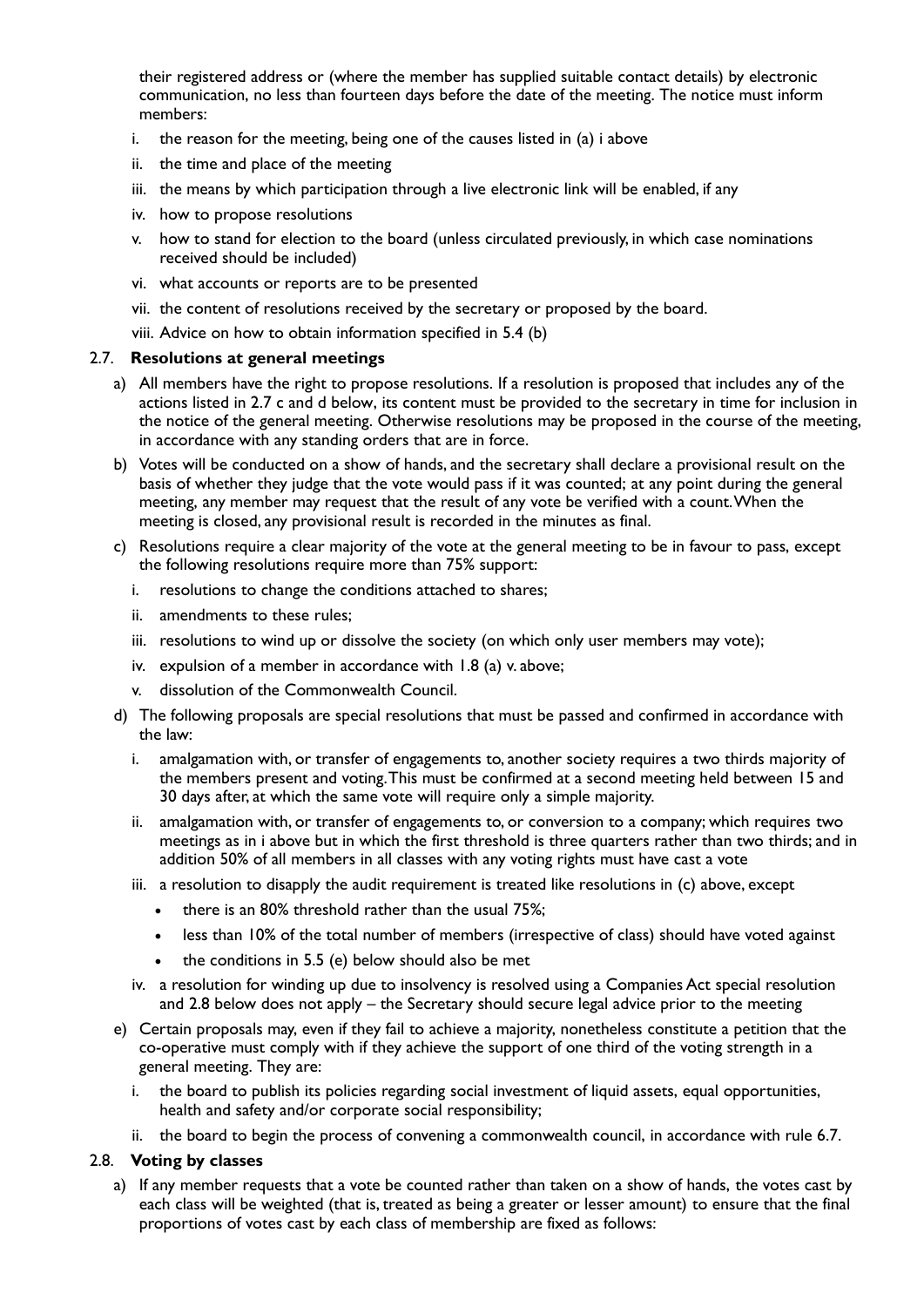#### **[Ensure that the total of voting strengths is 100%; that no user member class has less than 25% of voting strength; and all non-user member classes combined do not exceed 25%. For compliance with the Community Shares Standard Mark, user member classes should be combined, e.g. Class number: 1+2, % Share: 100%]**

| Class number | % share of voting strength (totaling 100%) |
|--------------|--------------------------------------------|
|              |                                            |
|              |                                            |

 $3$  25

Votes for each class shall be counted separately. Before combining them, the votes cast for or against (and abstentions) shall be established as proportions of the members of that class present. Then the percentage share of voting strength allotted to that class, as indicated above, shall be applied to each. The votes for and against, along with abstentions, shall be established by aggregating the figures for each in each class.

The following qualifications apply to this rule:

- i. if the effect of this rule would be to give a person more than 25% of the total voting strength in a meeting attended by four or more user members, then for the duration of that meeting only the voting share for the class to which they belong will be reduced, and the voting share of other user member classes increased pro rata.
- ii. If a class has no members in attendance, the shares of the voting strength for other classes are unaffected.
- iii. If the votes of non-user members are weighted, the strength of each vote should be no greater than that of any user member. This can be achieved by merging the non-user class with the user class having the lowest individual voting strength, for the duration of the meeting only.
- iv. a motion to suspend weighted voting may be passed provided it has unanimous support. Following such a motion, votes will be on a simple one member, one vote basis, subject to the votes of non user members being capped at no more than 25% of the overall vote (applying, if necessary, the method described above to achieve this).
- v. In a weighted vote on a special resolution that would transfer engagements to a company or demutualise the society (see 2.7 d ii) the votes of non-user members will not be counted.
- b) No amendment may be made to these rules that would allow non-user members to have more than 25% of total voting strength at any general meeting, or would cause any class of user members to have less than 25% of the total voting strength, or would change the meaning of this sentence.

#### 2.9. **Board of directors**

- a) The number of directors on the board (counting only those with voting rights) must be no more than twelve, and no less than three. The board may co-opt new directors to fill vacancies at any time. Any directors that have been co-opted to the board will resign or stand for election at the next available general meeting.
- b) All board decisions must have the support of a majority of board members. No non-user members may be elected or co-opted to the board if doing so would result in user members forming less than 75% of the board.
- c) Standing orders may allow the holders of up to three posts in the co-operative to automatically join the board as non-voting Executive Directors.
- d) For so long as the number of user members is less than ten, unless a general meeting resolves to hold elections all user members will be automatically appointed to the board (though they may decline to accept the appointment) and 2.9 (e) will not apply.
- e) The founders of the co-operative will be the first directors. At all subsequent annual general meetings a third of the board, being those who have served longest, will resign so that those wishing to continue must seek re-election. Resolutions to elect each candidate will be voted on in turn until there are no vacancies remaining. The order in which candidates are voted on may be determined by standing orders; if not, candidates that have served longest on the board will be first. If some candidates have served for an equal length of time, those that have been members longest will be first.
- f) Larger and more complex co-operatives may require directors with suitable skills and experience. Standing orders may allow the board to endorse or recommend some candidates but not others for election (provided the number of endorsements is either more, or less, than the number of vacancies); if that is the case, the board must convene a Commonwealth Council to supervise the process of qualification and nomination, rather than choose its own composition. The board can always report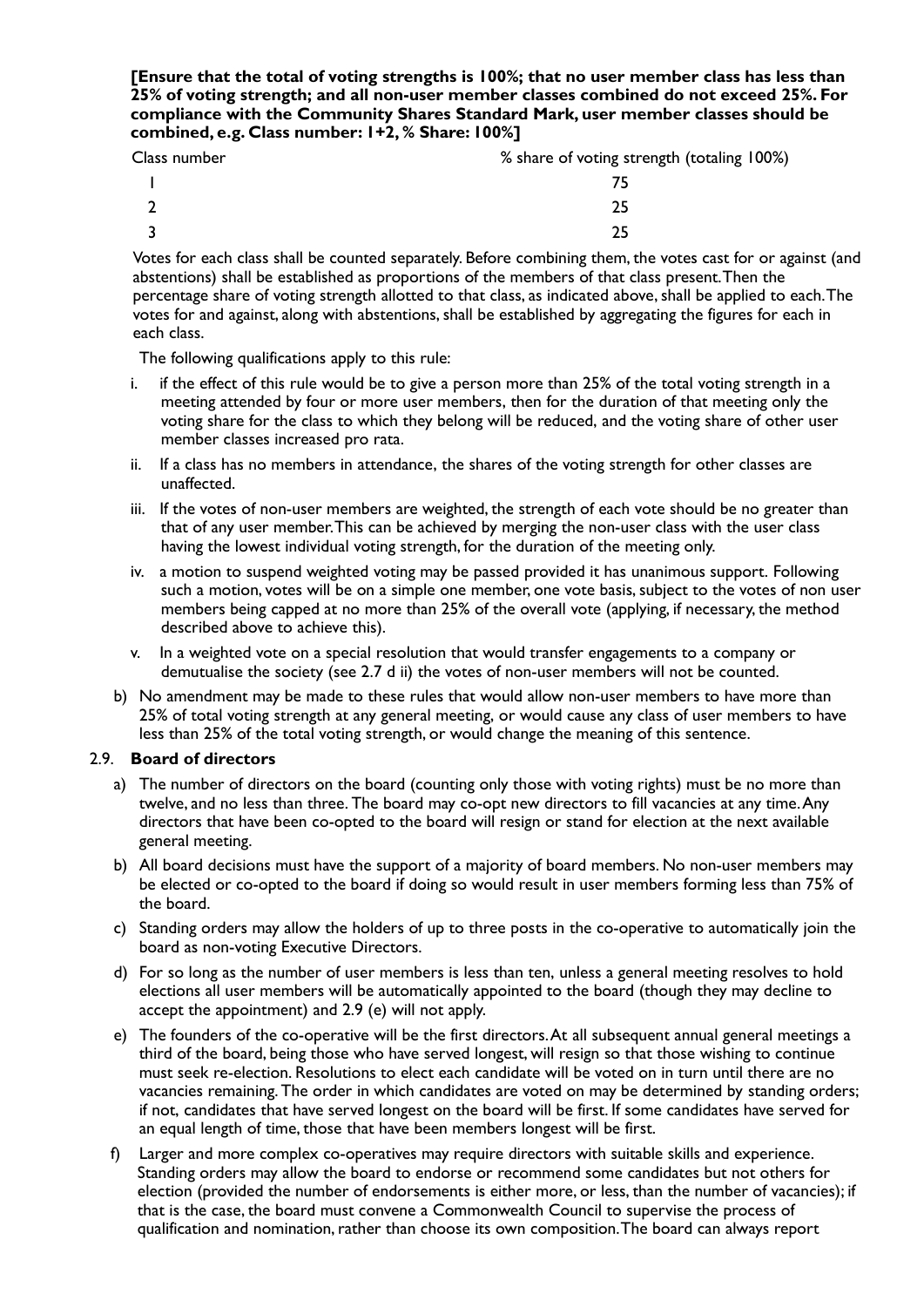objectively on the relevant qualifications of candidates, or on the extent of candidates' participation in any preparatory process that was open to all members to take part in.

- g) All members have the right to stand as candidates, subject to any reasonable nomination procedure specified in standing orders. No one can serve on the board if they:
	- i. have resigned in writing to the secretary;
	- ii. are not a member, or the nominated representative of a member organisation;
	- iii. are removed from office by a resolution passed by a general meeting;
	- iv. fail to attend three consecutive meetings without adequate explanation;
	- v. commit fraud, or any act of financial impropriety, or failed to disclose when standing for election any previous offence of this type, or contravene rule 4.5;
	- vi. are an undischarged bankrupt or otherwise prohibited by law from acting as a director of a company or society.
- h) The board may also appoint other officers in addition to the Secretary and Treasurer, and form subcommittees, as it sees fit, and in accordance with any standing orders. Officers shall have the powers and duties specified by law and by the board, and may be removed by the board. The board may also convene consultative committees composed of members of the co-operative, which may be elected or unelected, for any purpose.
- i) Directors and officers may be reimbursed for any expenses incurred in the course of carrying out their duties. Directors may receive an attendance allowance and may be paid wages, but only for services actually performed for the co-operative, and in accordance with a pay policy submitted to the next available general meeting for approval.

#### 2.10. **Quorum**

- a) No business will be transacted at any general meeting unless a quorum is present. A quorum is present if:
	- i. there are three or more user members present; and
	- ii. there are two members present from any user class in which there are more than ten members; and
	- iii. there are five members present from any user class, and two from any non-user class, in which there are more than fifty members.
- b) A quorum at a board meeting is three voting directors, or two thirds (rounded down) of the total number of voting directors, whichever is greater.
- c) If standing orders permit, a member may be considered present if they are participating through a live electronic link.

#### 2.11. **Member control**

No amendment may be made to these rules that would allow non-user members to have more than 25% of total voting strength at any general meeting, or would cause any class of user members to have less than 25% of the total voting strength, or would remove this clause.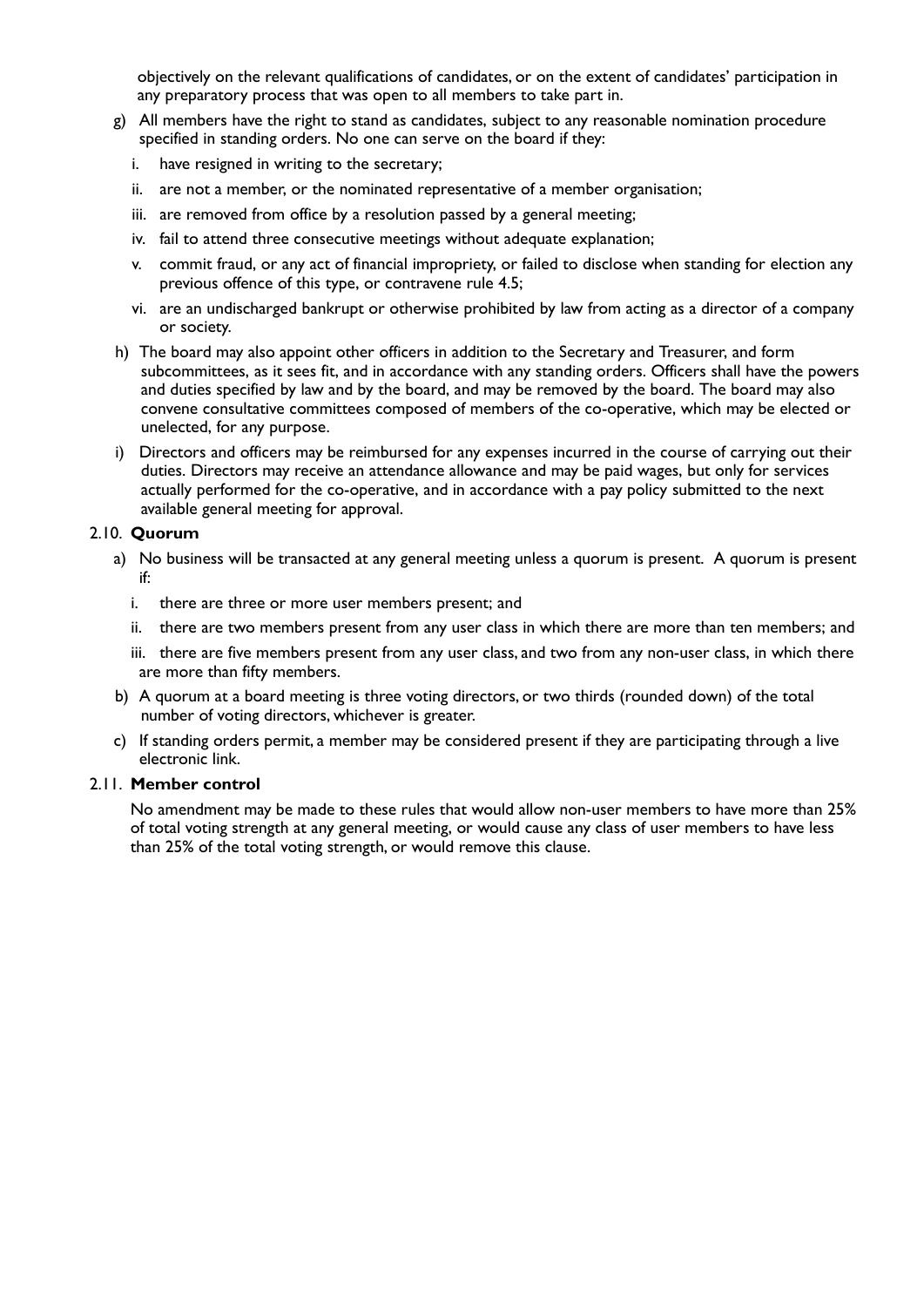# **3. Application of Profits**

- 3.1. The co-operative has the general aims of creating common wealth, building an indivisible reserve and providing a return on investment no more than is necessary to attract and retain the capital it requires.
- 3.2. The co-operative may borrow up to a maximum of  $£10,000,000$  and may issue debt securities provided that this does not amount to receiving money on deposit. Any interest paid on share capital held by user members, or on funds borrowed from user members will not exceed the highest rate for fixed term business lending published by ICOF Ltd (company no. 01109141). In keeping with co-operative accounting practice, interest on share capital is considered a business expense and is not included in profits.
- 3.3. The co-operative will not normally transfer assets for less than full consideration, except for the purposes specified in 3.4 below. This rule does not prevent the board
	- a) setting variable rates of interest payable on user and and non-user share capital according to the trading performance of the co-operative, provided that this is consistent with 3.1 and 3.2 above;
	- b) paying bonuses, incentives and other rewards to members and employees, provided that this is in pursuit of the co-operative's objects in paragraph 1.3. Some interest and dividend payments will be 'key decisions' requiring the process specified in rule 4.7.

#### 3.4. **Application of annual profits and restriction on use**

Profits of the co-operative will be applied at the discretion of the committee, subject to any direction from a general meeting and the approval of annual accounts at the AGM. The co-operative will also follow these restrictions:

- a) co-operative dividend payments that are specified in contracts of employment will be paid to employees in proportion to working hours, and the clauses below relate to profits remaining after such payments;
- b) at least 10% of profits will be transferred to a general reserve for the continuation and development of the co-operative, or used to make payments for social or charitable purposes where it furthers the objects in paragraph 1.3 of these rules;
- c) at least 5% of profits, and 30% of social and charitable payments, will be used in such a way as to support new mutuals and grow the co-operative movement, in a manner consistent with the objects of the Cooperative, and in partnership with federal and specialist support bodies.
- d) the remainder will be used to pay co-operative dividends to user members. Co-operative dividends will be paid on the basis of an equitable policy that recognises each member's contribution to the cooperative's business during the period in which the profit was generated and which may make allowance for such relevant factors as length of membership;
- e) and of the total allocation of profits in this process, at least 50% must be made up of
	- i. transfers to the general reserve and payments for social and charitable purposes;
	- ii. support for the work of secondary co-operatives and federal bodies;
	- iii. dividend payments to user members (including to employees) having a positive social impact; defined as payments made to user members who either disproportionately experience disadvantage or social need themselves, or will be restricted to using the payment in ways that will bring about desirable social impact (having regard both to the objects in 1.3 above and to the co-operative's recent social impact reporting).
- f) Of the total payments for any period made by way of dividend, the limit for each user member class is:

| Class 1 | $100\%$ |
|---------|---------|
|         |         |

Class 2 25%

#### **3.5 Division on dissolution**

In the event of the winding up or dissolution of the society the assets of the society will first, according to law, be used to satisfy its debts and liabilities (including the payment of interest on share capital). In the event that any assets remain to be disposed of after its liabilities are satisfied, share capital will be repaid at par value if sufficient funds are available, and in proportion to the size of holding if not. The remaining assets will be transferred to a common ownership enterprise that has objects consistent with the objects of the society stated in 1.3 above, subject to any restrictions in 3.4 above, as may be nominated by the members at the time of or prior to the dissolution. If no such organisation is nominated, the assets will be transferred to **[ by default: Co-operatives UK (IP02783R).]** In the event that for whatever reason any residual assets cannot be transferred as described above, they will be given for charitable purposes. No amendment will be made that would reduce the amount given to social and charitable purposes, or remove this sentence.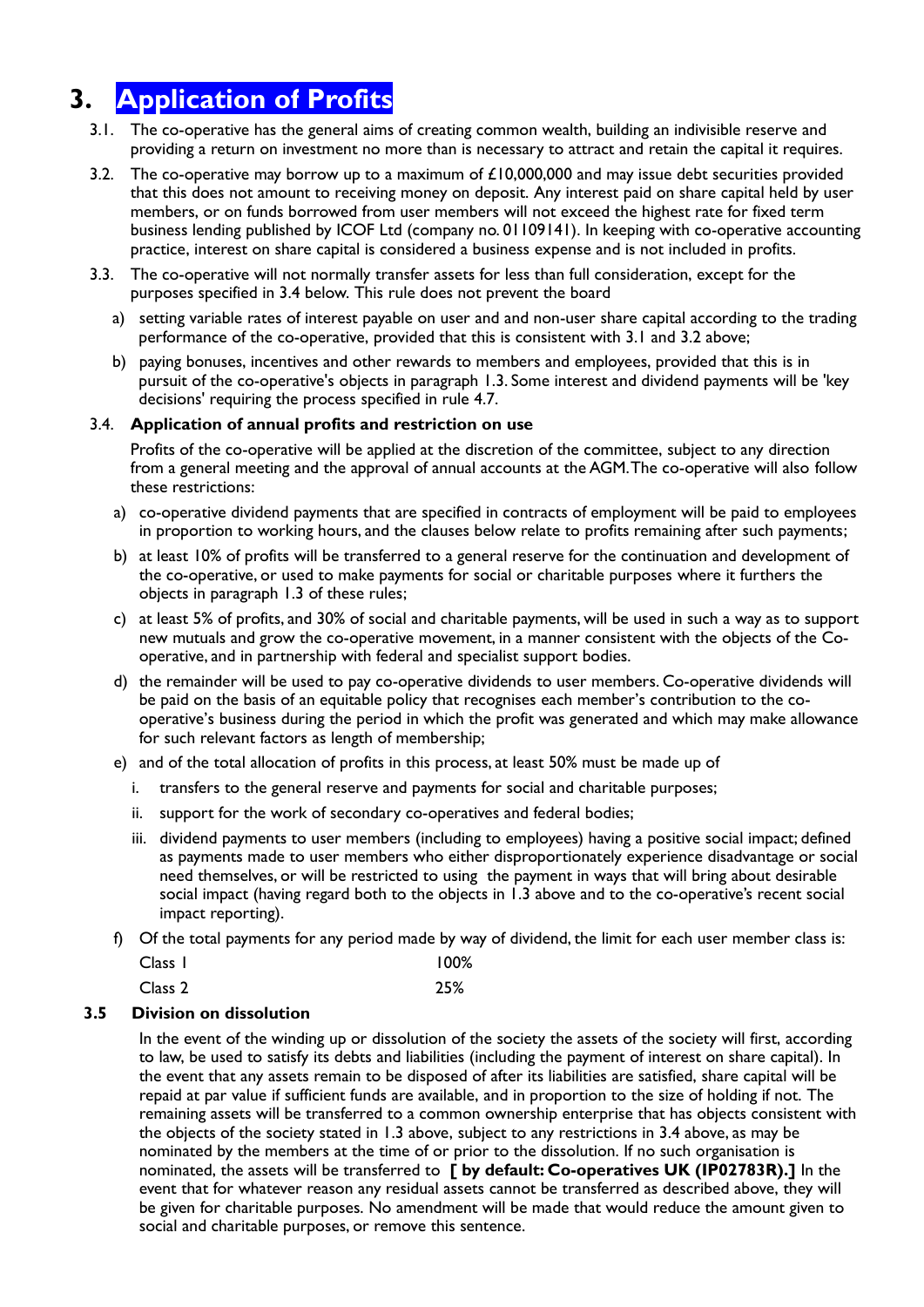# **4. Autonomy and independence**

 4.1. The co-operative has the general aims of maintaining its autonomy and independence and empowering members and other stakeholders at the most local level possible.

#### 4.2. **Limitation on powers**

For the avoidance of doubt the society shall not engage in any activity by virtue of any of these rules that would require a permission from the Prudential Regulation Authority or Financial Conduct Authority (or any body that succeeds their functions) to carry on that activity without first having applied for and obtained such permission.

#### 4.3. **Financial and contractual autonomy**

- a) Withdrawable shares or debt securities that would result in one natural person holding more than a quarter of all withdrawable share capital, or of all debts (or that would exceed the limits specified in 1.7a), require the board to agree measures that will ensure that the lender (or their assigns) cannot unduly influence the future management of the society.
- b) The board of directors will regularly review all contracts and undertakings to ensure that the cooperative continues to be controlled by its membership.

#### 4.4. **Proxy voting**

Proxy voting at general meetings will be permitted on special resolutions and on other resolutions that have been given in full with the notice for the general meeting; or at any time by the representative(s) of an employee share trust.

#### 4.5. **Outside interests on the board of directors**

- a) All directors will, on taking office, indicate in a register of interests any material interests they have, or positions that they hold in other organisations, that might cause conflict with the objects of the cooperative.
- b) All directors will declare any such conflict of interest that they have in respect of any business before the board and will withdraw from votes in respect of that matter unless
	- i. so many directors are conflicted on an issue that the board would not be quorate, or
	- ii. the Commonwealth Council determines that the interest will not lead to significant conflict.

#### 4.6. **Subsidiarity**

- a) If the board is satisfied that a subset of members in one or more classes have a relationship with the cooperative that is distinct from that of other members, for example by living in a relatively isolated location, enjoying the benefits or impacts of some of the co-operative's activities and not others, or having distinctive requirements for communication with the co-operative, or in other ways, then it will implement an action plan to ensure that decision-making that disproportionately affects those members is more accessible and accountable to them.
- b) In the event of a petition by five members or 15% of those identified as having a distinctive interest (whichever is greater), the board must convene a consultative meeting of all such members; and either publish the action plan referred to in 4.6 a or seek independent and qualified advice as to whether a plan is needed.
- c) If an interest group meeting resolves by a majority vote that a current or proposed action plan is inadequate, then it can empower up to three named members of the co-operative to put an alternative proposal to the next general meeting (for example, convening a Commonwealth Council with interest group representation).

#### 4.7. **Key decisions**

- a) The board of directors, on behalf of the co-operative, may make any contract, and carry on any activity, that is within the law and in the opinion of the board, may benefit the co-operative's objects, including the contracting of loans and debt securities and the investment of funds. However, the following issues are designated 'key decisions':
	- i. the sale, transfer or disposal of assets worth in excess of  $£100,000$  to the same buyer;
	- ii. any conflicted decision relying on rule 4.5 b i above;
	- iii. a mortgage or charge on non-residential property that would have the effect of increasing the debt/shareholder funds ratio of the society to a level in excess of 2:1;
	- iv. issuing debt securities to private individuals, or with the option to transfer, with a value of more than £50,000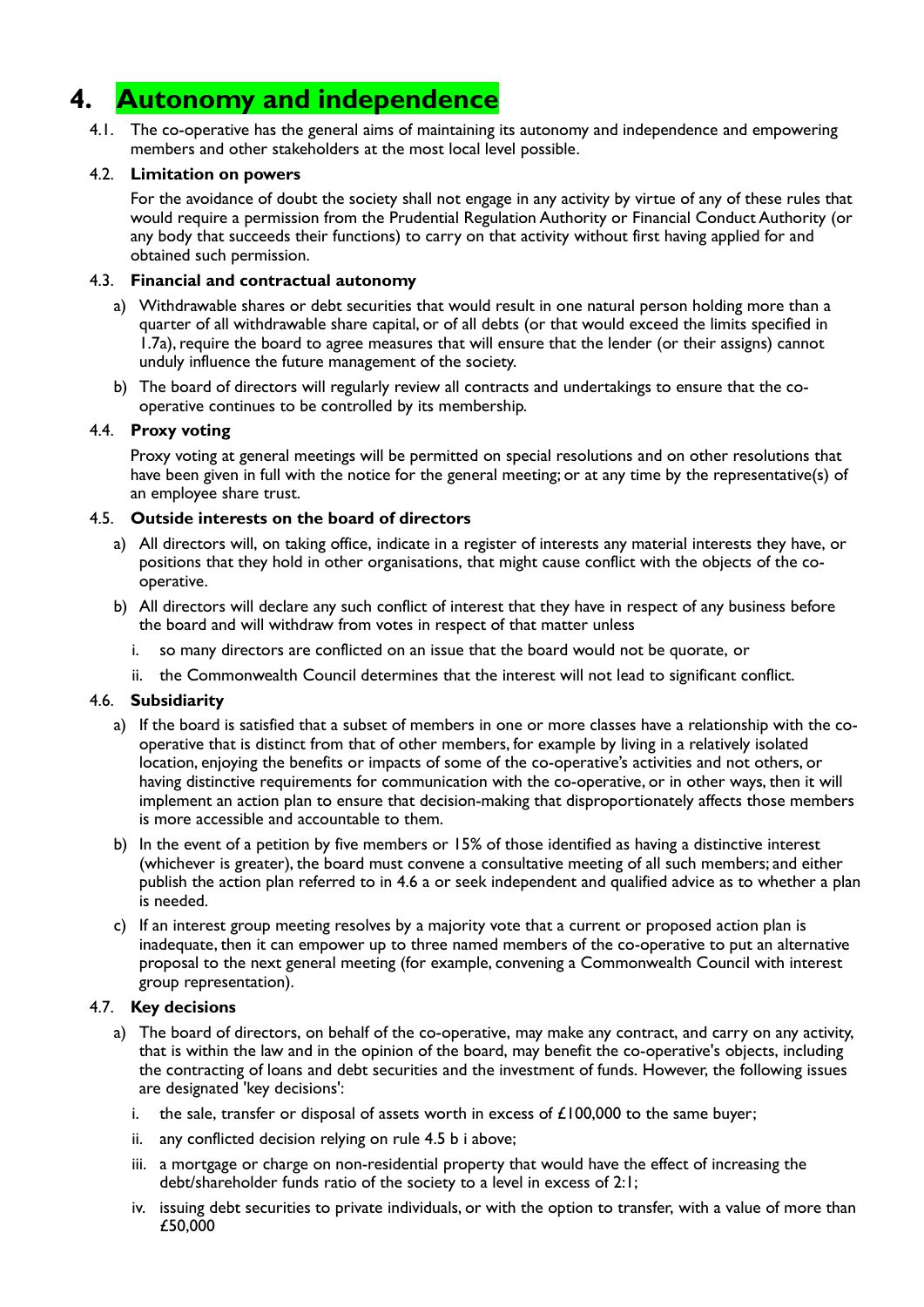- v. investing in corporate bodies in which the society will have more than 50% of the value or voting strength of their share capital;
- vi. remuneration of employees, where the pay differential within the society exceeds 4:1;
- vii. remuneration of directors, and selection of candidates for the board;
- viii. compulsory redundancies;
- ix. the level of pay for workers who are not voluntary, but will not be legally entitled to the highest rate of statutory minimum wage (including outsourcing of work previously carried out by employees);
- x. expenditure on legal advice with the purpose of avoiding compliance with statutory regulation or with contractual and legal obligations to other co-operatives;
- xi. any payment of interest on share capital that is more than 3% above or below inflation (see also rule 3.2);
- xii. a change to the rate at which interest is paid on shares, if it is lower than a figure given in an offer document on which members may have based their investment decision (see also rule 2.7 c iii).
- b) Key decisions can be authorised in the following ways:
	- i. by a resolution at a general meeting;
	- ii. If a Commonwealth Council (see 6.7 below) has been convened, key decisions must be brought to its attention no less than two weeks before they come into effect; and if a majority of the Commonwealth Council request further consultation, the proposal may not be enacted until the board and the Commonwealth Council both have a majority in favour;
	- iii. If a Commonwealth Council has not been convened, or at its request, notice of the key decision will be brought to the attention of the membership by means of a public notice, electronic communication or other communication likely to be received by most members in sufficient time for a general meeting to be called or attended by the members (in accordance with 2.6 b) before the decision comes into effect;
	- iv. If the board does not include two members from each of two member classes, or in any case for decisions 4.7 a ii or vii, then paragraph 4.7 b iii above cannot be applied, and either 4.7 b i or b ii must be used instead. All authorisations will be recorded and reported to the next AGM (see 5.4 b).

#### 4.8. **Approved nominees**

 a) The board can designate an individual or incorporated organisation as an 'Approved Nominee' who can apply for membership on behalf of others as well as on their own behalf. When applying on behalf of others, the approved nominee must fully identify those persons and the value of the shares that they are applying for.

#### **[Rules 4.8 b – f do not have effect unless an approved nominee is appointed in accordance with 4.8 a. Any such appointment may prevent Community Shares Standard Mark approval]]**

- b) The board will consider all applications made through an approved nominee in the same way as specified in 1.6 *above, and will not unreasonably refuse to accept them.*
- c) The board can at any time withdraw the status of approved nominee if it is satisfied that the nominee is not *behaving in an honest, transparent and responsible manner towards either the members they nominate or the co-operative. The nominee must inform prospective members that they intend to represent of any circumstances* under which they might not act on the members' instructions; and how, if at all, they can end representation by *the approved nominee.*
- d) The register of members will record the name of the approved nominee alongside the details of any member *they represent, and in general all communication, including communications required by these rules, will be conducted through the nominee.*
- e) The first time that the board appoints an approved nominee, they must adopt standing orders for proxy votes at general meetings that allow the approved nominee to vote on behalf of the members they represent by default. However, members represented by an approved nominee can participate in person instead if they so choose. No *one individual proxy for an approved nominee can control more than 25% of user member voting strength in a general meeting, unless the nominee is an employee share trust.*
- f) Any payments that are due from the co-operative relating to shares associated with an approved nominee will be made to the approved nominee. Any communication from an approved nominee will be treated as if it were *made by the holder of the shares to which it relates.*
- *g) In all other respects, members associated with an approved nominee will have the rights and obligations set out in these rules.*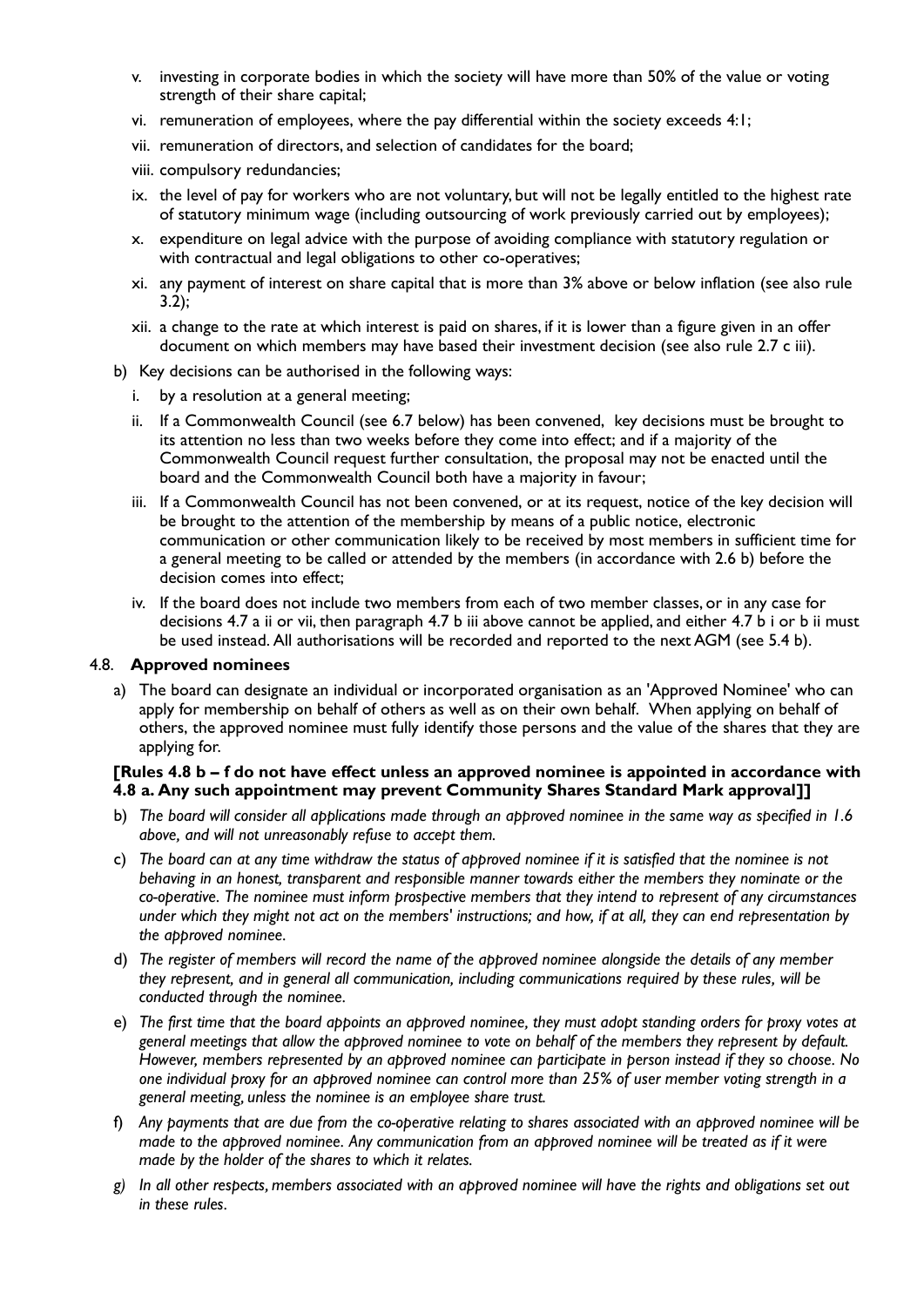# **5. Education and information**

 5.1. The co-operative has a general aim of educating its members and employees (particularly in principles of co-operation, managing the co-op and fulfilling their role in the co-op) and of supporting education in the wider community (particularly in the principles of co-operation).

#### 5.2. **Public identity**

- a) If the trading name does not include the word 'co-op' then the co-operative will clearly identify itself as either a co-operative, democratic social enterprise, or community enterprise in all official publications.
- b) At least once a year, the co-operative will provide at least one communication to its members that either lists the co-operative principles, profiles other co-operative bodies, or advises members how they can become more involved in one or more other co-operatives.

#### 5.3. **Education Committee**

- a) Within six months of the AGM, the board will review the resources and personnel allocated to an Education Committee to ensure that they are adequate to enable the co-operative to best achieve its objects in rule 1.3. This may include the option of delivering its functions directly, without convening it as a separate body; or combining its functions with those of the Commonwealth Council.
- b) The terms of reference for an education committee will include, but not be limited to:
	- i. facilitate the advancement of co-operative education at all levels through targeted programming specific to the seven principles of co-operation;
	- ii. promote and share co-operative educational advice and resources to advance members' educational objectives;
	- iii. contribute to the economic sustainability of the co-operative through educational programming and opportunities;
	- iv. work collaboratively within the co-operative movement to deliver educational opportunities for members and youth.

#### 5.4. **Provision of information**

- a) A copy of these rules, and any amendments made to them, will be given free of charge to every member on admission or on request. The board will accommodate any reasonable request to explain or clarify the meaning of the rules, and justify its interpretation of them.
- b) The following information will be advertised in the notice of all general meetings, with advice on how full copies may be obtained promptly and without charge:
	- i. standing orders relating to the meeting in question;
	- ii. a list of key decisions taken or consulted on since the last AGM, and how they were resolved;
	- iii. a guide to the rights and responsibilities of directors and the process for members to put themselves forward for election;
	- iv. details of other ways for members to participate in the governance of the co-operative;
	- v. a list of policy documents covering standards and procedures that apply to the full range of the society's activities, including any policies required by 2.7 (e) i;
	- vi. the most recent action plans or reports prepared in the last three years in line with 4.6 (b) or 5.3 (a);
- c) The following information will be recorded, retained and made available at no charge to members
	- i. agendas, minutes and papers presented to general meetings;
	- ii. quarterly management accounts (unless the annual turnover of the co-operative is below  $£25,000$ );
	- iii. annual returns submitted to the FCA, HMRC and federal bodies;
	- iv. responses to statutory consultations made by the co-operative;
	- v. job descriptions and line management of any staff employed, and statistics relating to staff disputes and grievances, workplace injuries and staff retention.
- d) No information will be provided to a member or any other person, or made available for general viewing, that would disclose details of the financial transactions of another member with the cooperative, other than with their permission. If the board refuses a request for information, it must explain what reason it has for withholding the information.
- e) The board may redact portions of documents provided to members for reasons of commercial confidentiality or personal privacy provided it is clear and where this has been done.

#### 5.5. **Presentation of accounts and reports**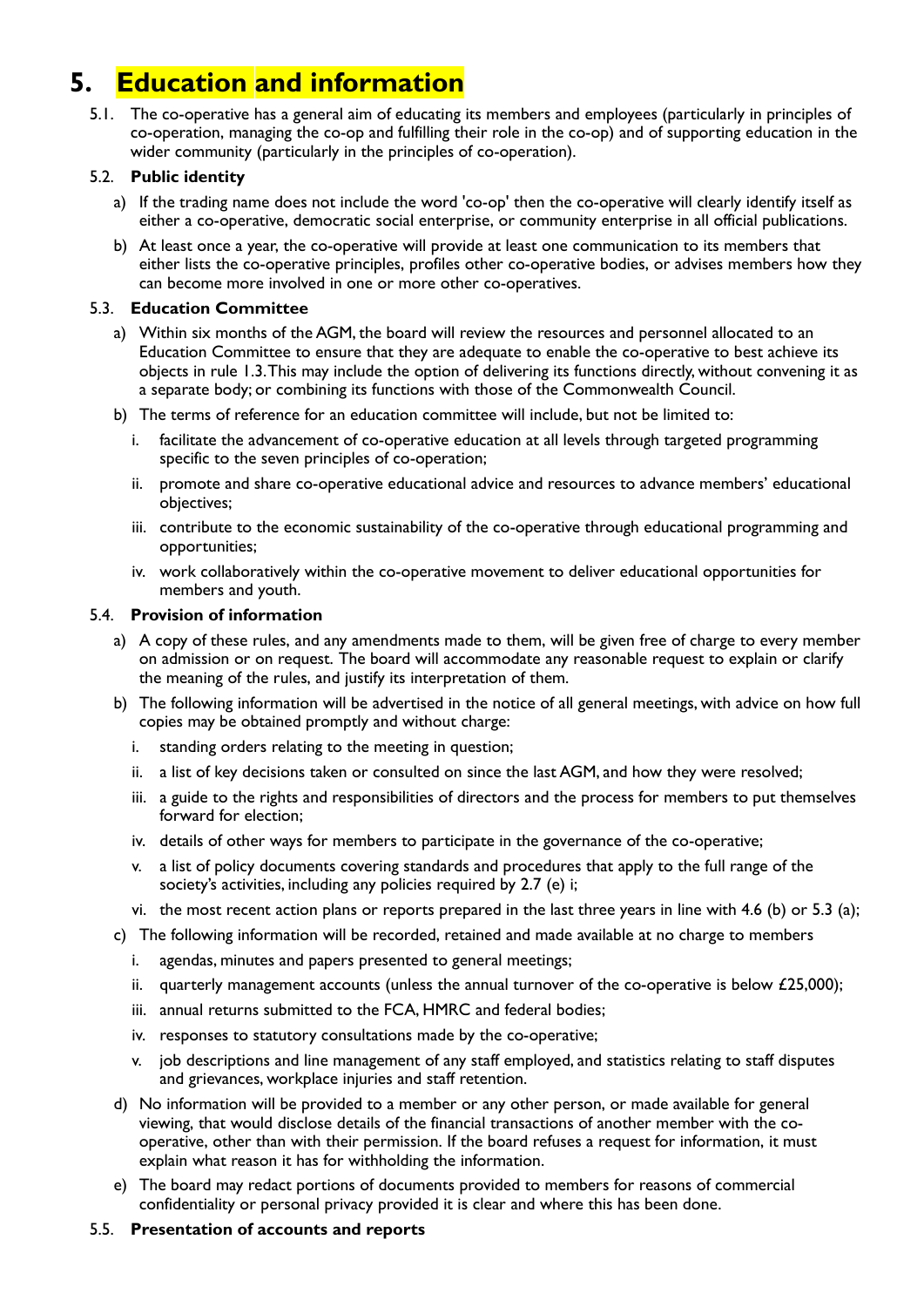- a) At each AGM the following reports must be presented:
	- i. Accounts for the previous financial period;
	- ii. A social impact report for the previous financial period (see 7.2).
- b) The following may be included in the above reports, but if published separately should also be available for members to discuss and vote on:
	- i. A report from the Commonwealth Council, if it is convened (see 6.7);
	- ii. A report relating to the Education Committee (see 5.3 a).
- c) During each financial year, the co-operative will normally appoint a person qualified to the standard required by law who is neither a member nor an employee of the co-operative to either audit the cooperative's accounts and balance sheet for the year or prepare an independent accountants report; and a social auditor if required to do so by 7.3 (b) below.
- d) The appointments will be confirmed at the next available general meeting, and at every annual general meeting subsequently unless and until the obligation is removed.
- e) If the law permits the co-operative to be eligible to disapply the obligation to appoint a qualified auditor, the board may put to a general meeting a resolution to disapply the audit requirement each year. Such a resolution will have effect if the voting threshold specified in 2.7 (d) is met, and additionally
	- i. the co-operative must have turnover and assets below the threshold specified in law;
	- ii. the co-operative must not have taken deposits (that would constitute a regulated activity) since the last period for which accounts have been filed;
	- iii. the co-operative must not be the parent of any subsidiary corporate body.
- f) If the reports in 5.5 (a) are not presented to an annual general meeting, or fail to win majority approval, another general meeting must be called within 28 days and directors must take all reasonable steps to ensure that reports are presented to that meeting that the membership can support. If other reports (including a review of support for an Education Committee (see rule 5.3 a), any report from the Commonwealth Council (see rule 6.7), a report of consultations on any key decisions (see rule 4.7), and the social impact report (see rule 7.2)are not accepted, the board (with the Commonwealth Council and Education Committee when appropriate) must publish an action plan to secure member support for future reports within two months; if any report is rejected in a second consecutive year, then a general meeting must be called within four months to consider an improved version.

#### 5.6. **Annual Return**

Every year, and in accordance with the requirements of the law, the Secretary will send the annual return relating to the society's affairs for the required period to the Financial Conduct Authority (or any body that succeeds its function).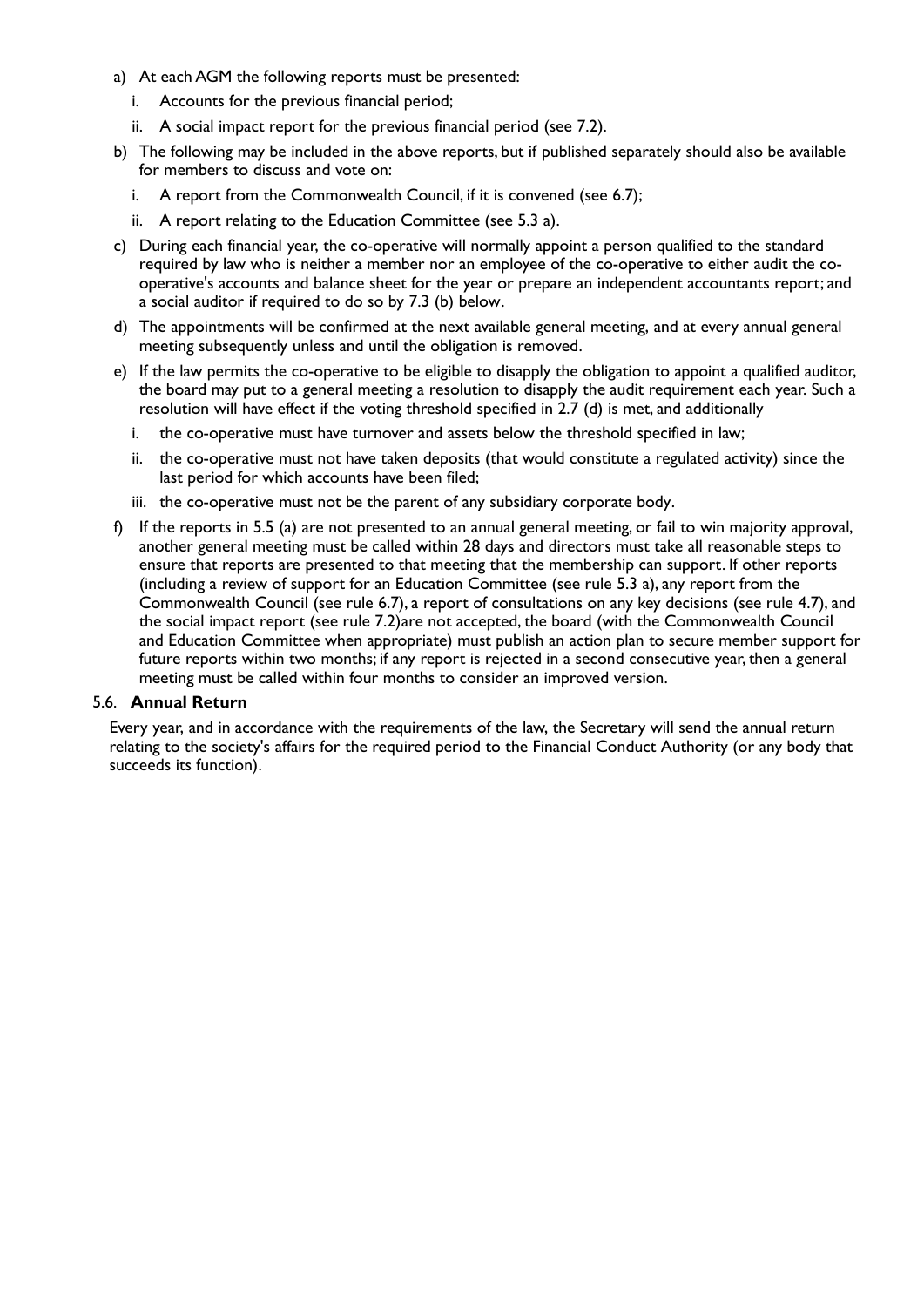## **6. The wider co-operative movement**

- 6.1. The co-operative has the general aim of supporting the development and growth of the co-operative movement.
- 6.2. In preparing contracts for the purchase of goods and services larger than  $\pounds1,000$ , the board of directors should ensure that other co-operative enterprises are given a reasonable opportunity to bid alongside other potential suppliers.
- 6.3. If the liquid assets and investments of the co-operative exceed  $£10,000$ , the board of directors will prepare a policy on social investment, which includes a process for identifying and considering investment in other co-operatives, and ethical criteria for all investments relevant to the objects of the co-operative.
- 6.4. The board of directors has the power to make any investments it considers prudent, subject to any policy on investments that may be in force.
- 6.5. A designated person should have overall responsibility for relations with the wider co-operative movement, should attend meetings of the Education Committee (or other body serving its function – see rule 5.3) and should maintain contacts with national and regional co-operative organisations.
- 6.6. No agreement will be entered into with any enterprise, co-operative or otherwise, that would have the effect of exploiting a monopoly or other dominant market position to the detriment of members, customers or suppliers.

#### 6.7. **The Commonwealth Council**

- a) The Commonwealth Council is an oversight body that does not operate immediately following incorporation, but which can be activated at a later date, for example if the co-operative has become larger and more complex; plays an important role in the co-operative sector locally; is facing divisive or controversial decisions; or wishes to offer an additional voice to minority groups or classes within the membership.
- b) The Commonwealth Council may be convened by the board of directors at any time, or by a resolution of the members at a general meeting, or following a petition of the members in accordance with clause 2.7 (e) ii. In the absence of a Commonwealth Council, functions that it might have carried out will remain the responsibility of the board.

#### **[Rules 6.7 b – f do not apply unless enabled in accordance with 6.7 a]**

- c) *The Commonwealth council will be free to consider any matter affecting the co-operative, may publish its views* on any matter, and may summon any employee or officer of the co-operative to attend their meetings and answer questions relating to the business of the co-operative. It can be dissolved only by a resolution at a *General Meeting carried with more than 75% of votes.*
- d) The size and procedures of the Commonwealth Council will be determined by its standing orders, which will be *prepared by the board of directors (other than matters specified by a general meeting). It must have no fewer than four members.*
- *e) If the Commonwealth Council has responsibility for qualification and nomination of directors in accordance with 2.9 (e), it will (in consultation with the board) establish objective requirements for qualification that can reasonably be met by at least some existing user members; and seek sufficient nominees meeting these criteria to ensure a contested election.*
- f) Invitations to abbly for membership will normally be publicised among the following stakeholders, unless they are *specifically excluded by the board of directors:*
	- i. *Those eligible for membership under 1.5 (f) and 1.5 (g);*
	- ii. *Employees, volunteers, service users, local residents, significant suppliers and customers, and investors, that would not normally be eligible for membership;*
	- iii. *Anyone who was previously a member of the co-operative within the last five years; and*
	- iv. *Any co-operative that may be considered relevant due to geography, similarity, common membership or trading relationship;*
- g) *If at any time following such invitations fewer than eight people express willingness to serve on the Commonwealth Council, or if all but three candidates come from a single one of the categories listed in 6.7 (e),*  the board may suspend it until the next General Meeting due to lack of interest. Applications for membership *will be considered according to the standing orders in force, subject to the requirements that*
	- i. *the process of selection for membership of the Commonwealth Council should be impartial, fair, transparent, and non-discriminatory; and*
	- ii. *members of any one of the four categories listed in 6.7 (e) should not comprise more than 75% of the*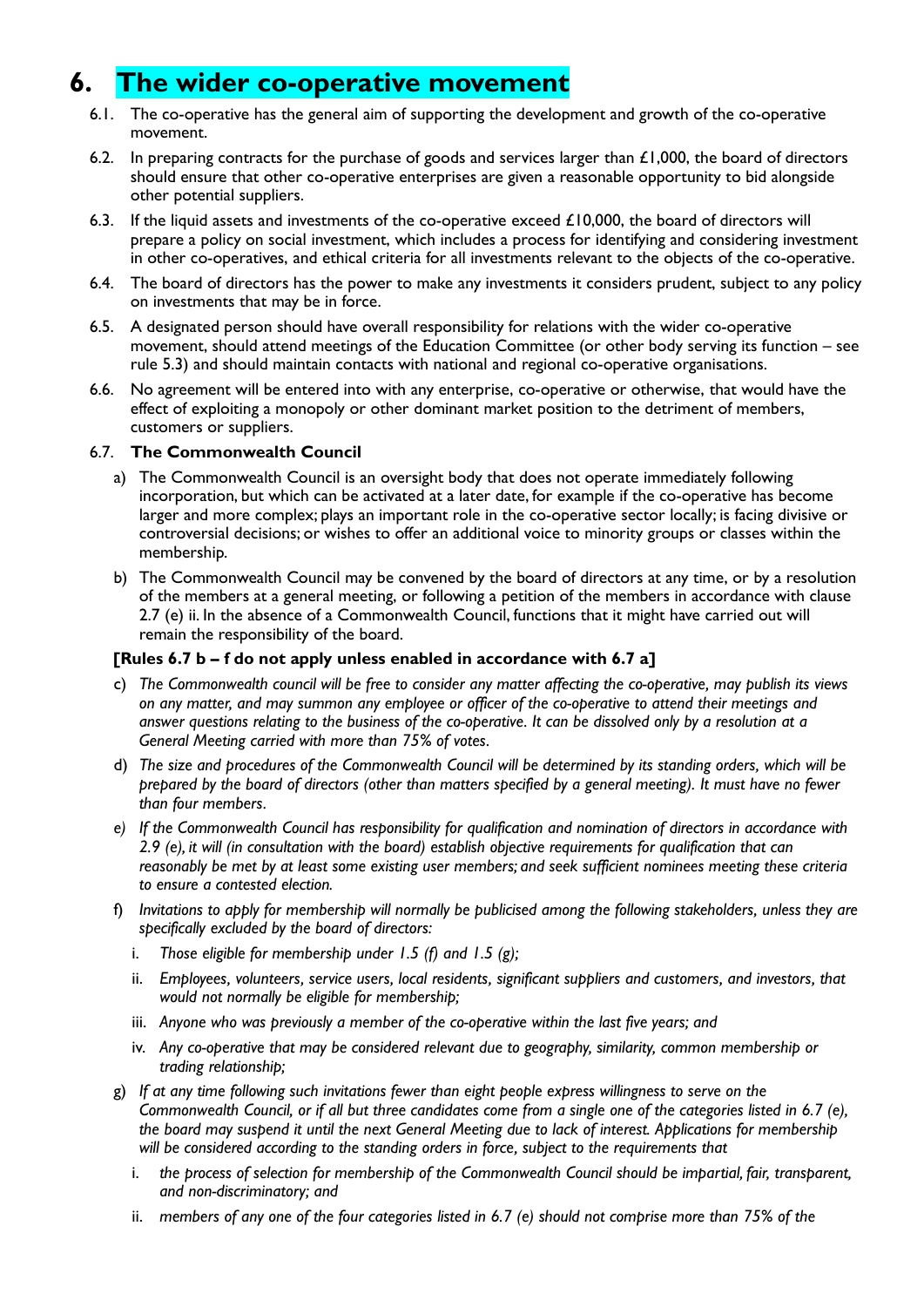*Council, and no more than one person may sit on both Council and Board.*

 h) *Members of the co-operative engaged in a dispute relating to the co-operative may request the Commonwealth* Council to mediate between them and shall do so before elevating any such dispute to the board or to the *membership as a whole.*

#### 6.8. **Disputes and conflicts**

- a) Standing orders, or other procedures that have been adopted, may provide for members to refer disputes to the Commonwealth Council as part of grievance, disciplinary or complaints procedures (either as first recourse, or as part of an appeals process). If there is any evidence of a criminal act the police should be fully informed before any other action is taken.
- b) If the dispute cannot be resolved according to standing orders, by the Commonwealth Council or the board, whether because
	- i. one or both parties to the conflict sit on the body that would normally be responsible;
	- ii. the body in question does not feel it has the capability to manage the conflict;
	- iii. it is not covered by existing procedures, or concerns their adequacy;
	- iv. it is argued that it is a decision by the body in question that has created the conflict;

then the parties should promptly agree to seek independent support from others in the co-operative movement locally, respected figures in the local community or from relevant federal bodies. If this cannot be done, an accredited mediator or arbitrator should be contracted.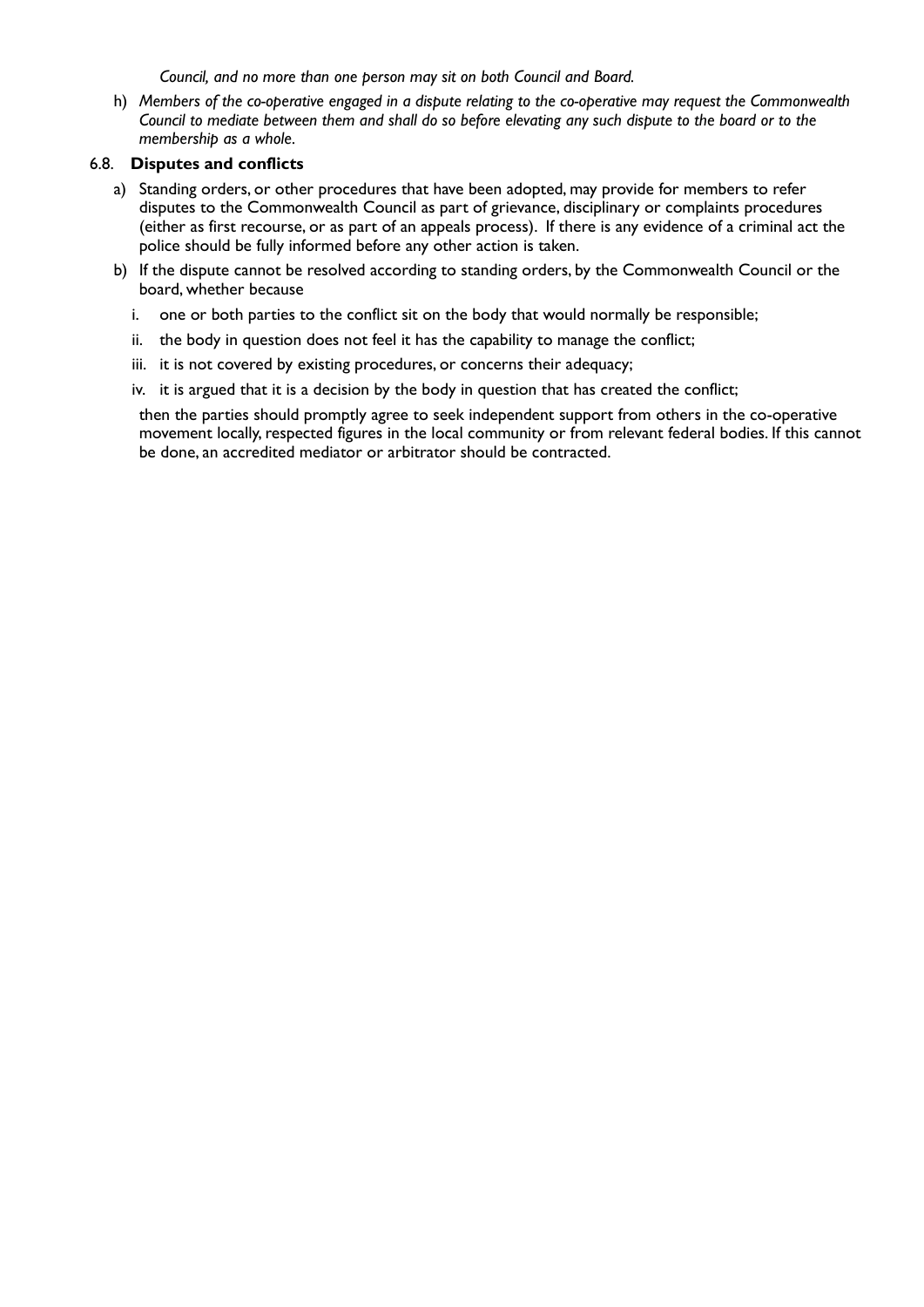## **7. Sustainable development**

 7.1. The co-operative has the general aim of evaluating its impact on the community and the environment in which it operates, and developing policies that reduce harmful impacts and increase positive impacts.

#### 7.2. **Social impacts**

- a) The board of directors is responsible for preparing an annual social impact report. These will consist of quantitative and qualitative data for a set of indicators selected by the social impact reporting panel; which in turn should relate clearly to the objects in 1.3 above.
- b) Indicators should cover, and clearly distinguish between, outputs (what the co-operative has done), outcomes (what the direct effects of this have been) and impacts (what indirect changes can be reasonably attributed to the co-operative's activities in this and previous years).
- c) The indicators should allow where possible for comparison with other accounting periods. If an indicator used in a previous accounting period is to be withdrawn, the reason for its withdrawal should be stated alongside a final measurement.
- d) The report should identify areas where the findings suggest that performance can be improved, and may include directions to the board to develop new plans and policies addressing these areas, adopt or withdraw indicators (including suggested methods of data capture), review the aims and objects with a view to amendment, and/or report to members on progress. The report will not direct the board in ways that would otherwise impact on resource allocation or workloads.

#### 7.3. **Social impact reporting panel**

- a) At least one month before being presented to the annual general meeting, the social impact report will be prepared or reviewed by a social accounting panel which will consider
	- i. to what extent the report is comprehensive;
	- ii. whether the information gathered is reliable and reasonably interpreted;
	- iii. whether the aspirations of members for steady improvements in social impact are sufficiently addressed;
	- iv. whether consequential actions have been identified and specified;

before deciding whether to commend the report to the meeting, or refer it back for improvement.

- b) The panel should normally be chaired by an independent, qualified social auditor. However, a general meeting may choose to accept a current or subsequent year's report approved by a panel chaired by a member of the co-operative provided that they have not served as a board member in the previous two years (this requirement is waived if more than half the members are also board members).
- c) The panel will be made up of members of the co-operative approved by the board and commonwealth council (if it is active).

Signatures of founder members: Full names in block capitals:

MARTIN STRUBE

JOHN MERRITT

JOSEF DAVIES-COATES

Secretary: WARTIN STRUBE

Accepted as a model by the Financial Services Authority 2020

Somerset Co-operative Services CIC CO 000

This work is licensed under a [Creative Commons Attribution-NonCommercial-ShareAlike 4.0 International License.](http://creativecommons.org/licenses/by-nc-sa/4.0/)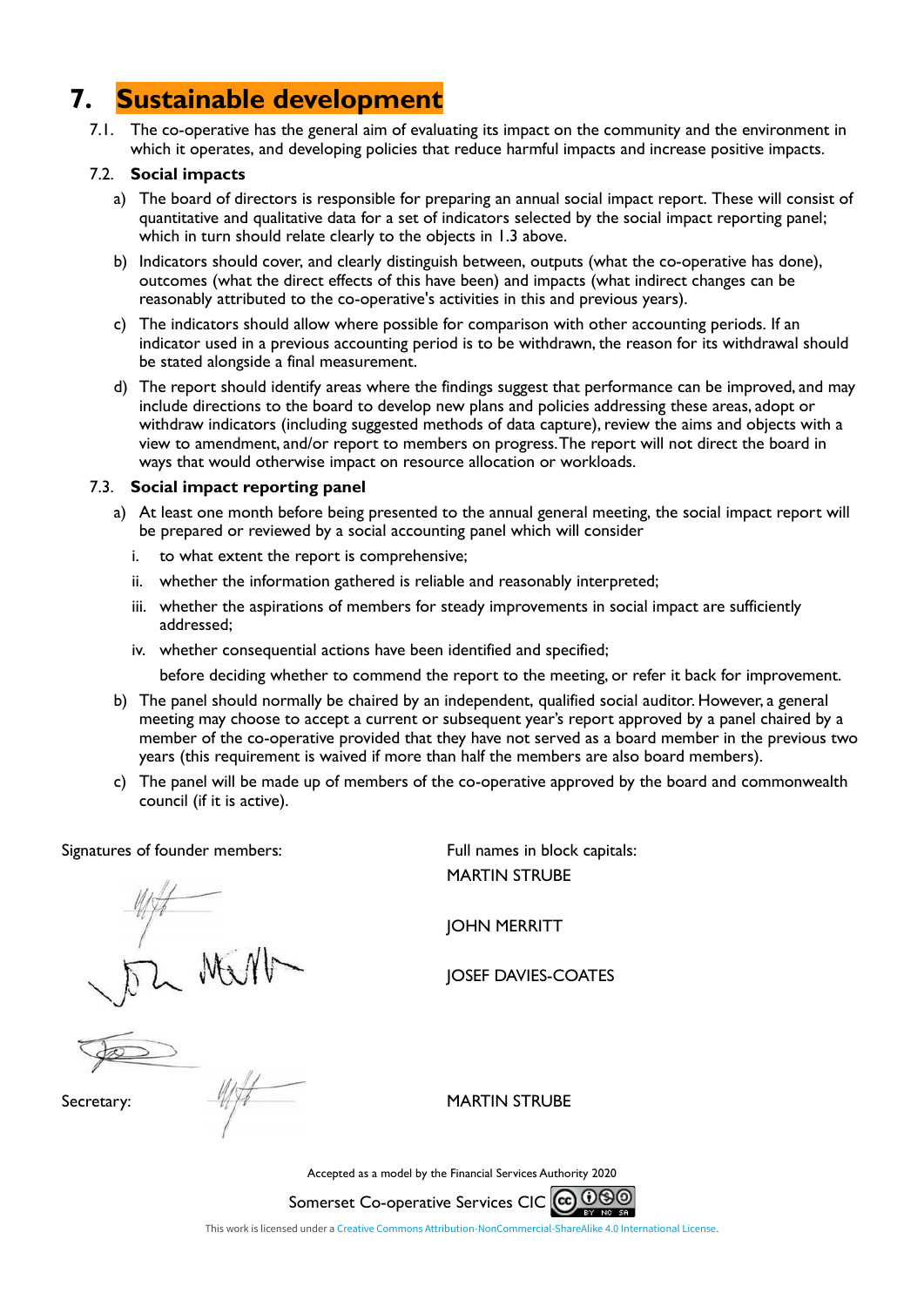

# **Complete amendment of rules**

### **Section 1 – About this form**

Use this form to register a complete rule change for a society registered under the Co-operative and Community Benefit Societies Act 2014 (2014 Act) (except credit unions); or for societies registered under the Co-operative and Community Benefit Societies Act (Northern Ireland) 1969 (1969 Act). A complete amendment means a whole new set of rules is registered in place of an existing rule book.

To register a complete amendment of rules we need:

- this completed form
- one signed copy of the society's rules (or two copies where not submitting electronically)
- a marked up version of the rules tracking changes made to the model, if you are using a set of model rules
- a completed Statutory Declaration form.

This form, including any details provided on the form, will be made available to the public through the Mutuals Public Register: [https://mutuals.fca.org.uk.](https://mutuals.fca.org.uk/)

Societies may find it helpful to read Chapter 3 of our guidance on our registration function under the 2014 Act before completing this form: <https://www.fca.org.uk/publication/finalised-guidance/fg15-12.pdf>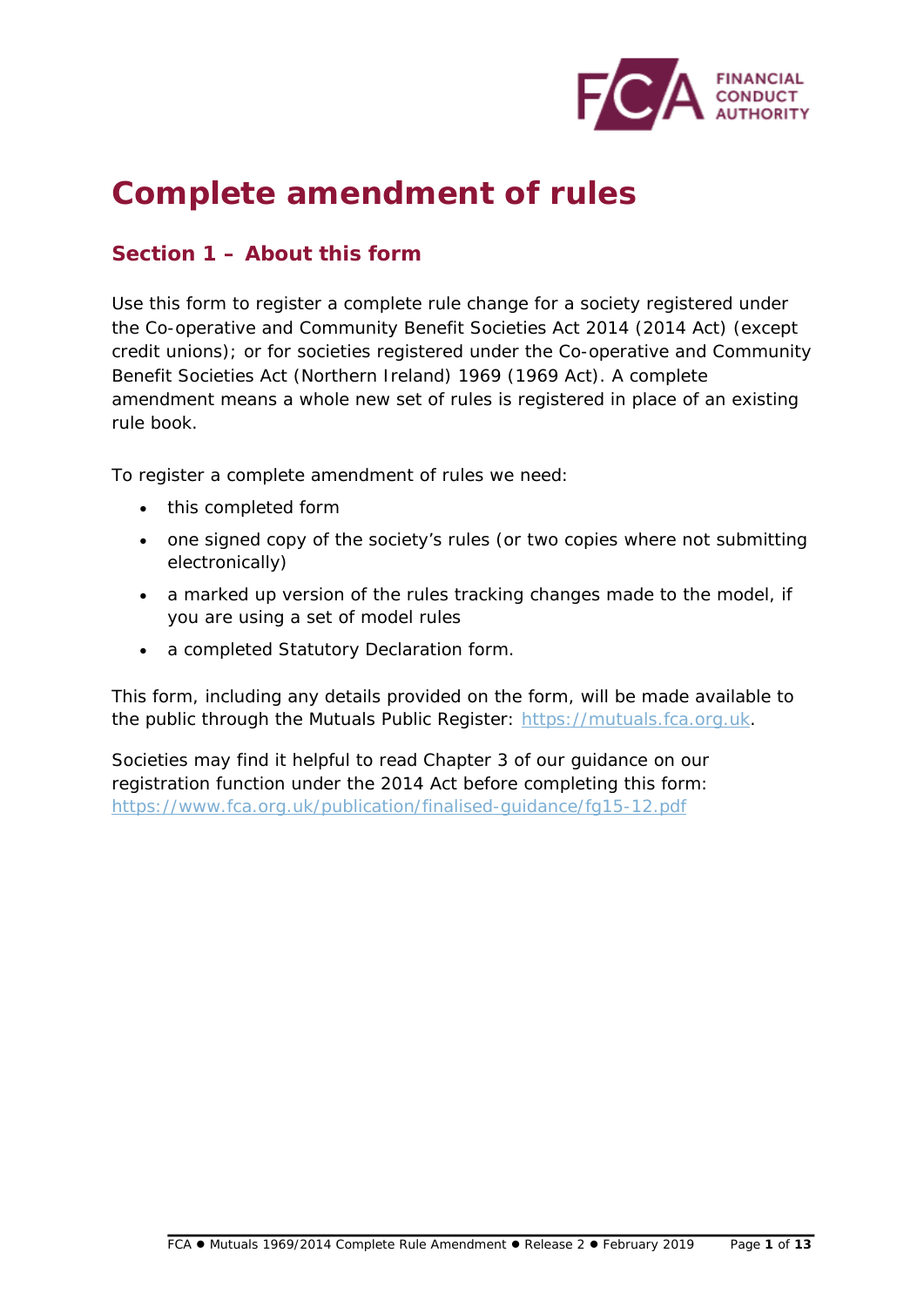## **Section 2 – About this application**

| Society name           | Development Co-operative Limited |
|------------------------|----------------------------------|
| <b>Register number</b> | 32418R                           |

#### **2.1 Who should we contact about this application?**

| <b>Name</b>          | Alex Lawrie                |
|----------------------|----------------------------|
| Role                 | <b>Director</b>            |
| <b>Email address</b> | scs@development.coop       |
| <b>Phone number</b>  | 03004562265 / 07963 917472 |

### **2.2 If you have used a set of model rules please provide the name of the model and the name of sponsoring body.**

| <b>Sponsor</b> | Somerset Co-op Services CIC                                   |  |
|----------------|---------------------------------------------------------------|--|
| Model          | Somerset Rules 2020 Multistakeholder Co-<br>operative Society |  |

### **2.3 Please confirm you have the consent of the sponsoring body for use of their model rules.**

The sponsoring body has consented to our use of their model ⊠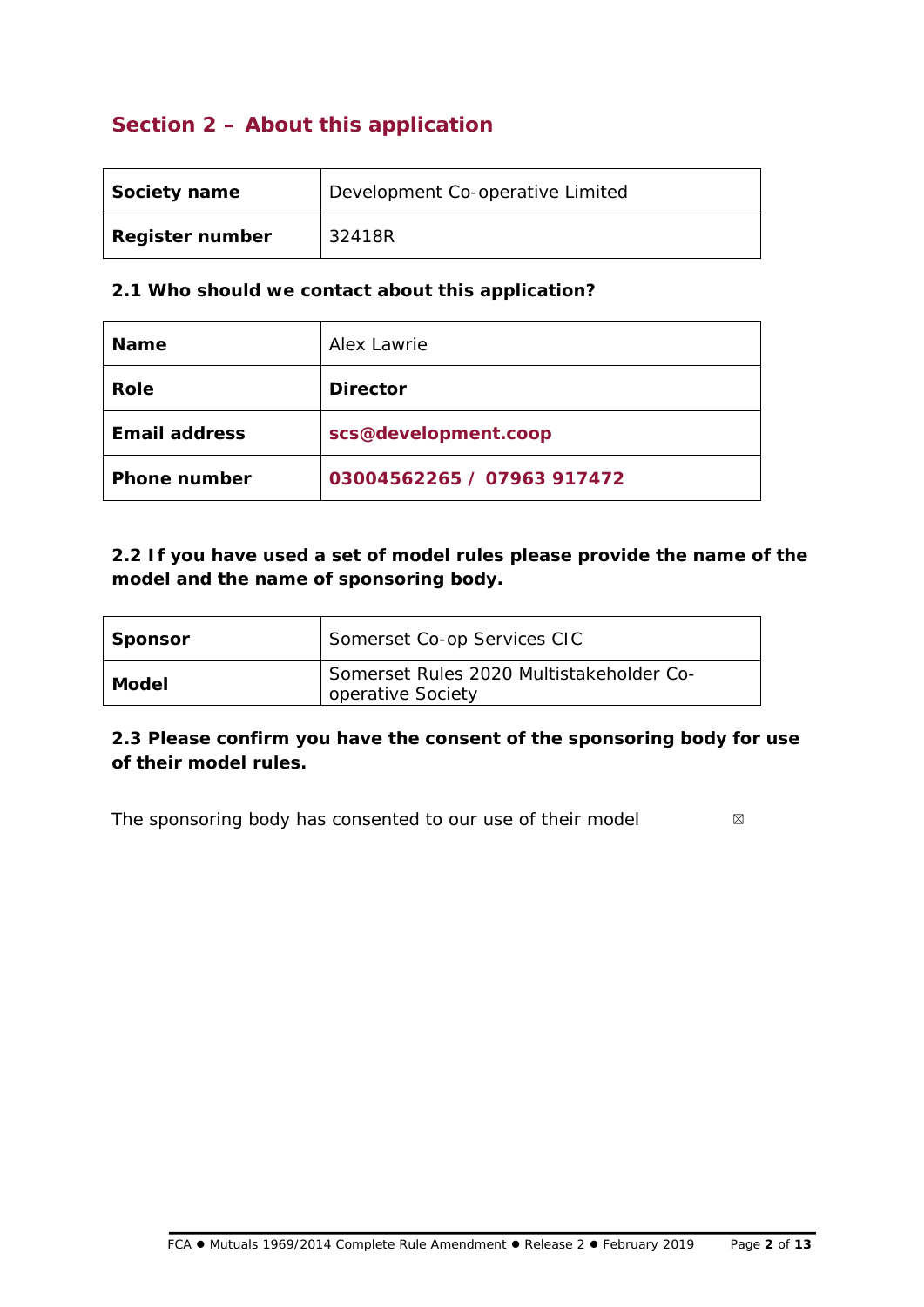## **Section 3– Conditions for registration.**

All societies are registered meeting one of two conditions for registration. These are that the society is either:

- a bona fide co-operative society ('co-operative society'); **or**
- are conducting business for the benefit of the community ('community benefit society').

We must maintain arrangements that are designed to enable us to determine whether a society is complying with the 2014 Act. One way we do this is by requiring societies to complete the questions at either section 3A or 3B of this form when submitting a rule amendment.

Please only answer one set of questions:

- section 3A for bona fide co-operatives; **or**
- section 3B for societies conducting their business for the benefit of the community.

If you are not sure which of these two conditions for registration applies to you, please read chapters 4 and 5 of our guidance:

<https://www.fca.org.uk/publication/finalised-guidance/fg15-12.pdf>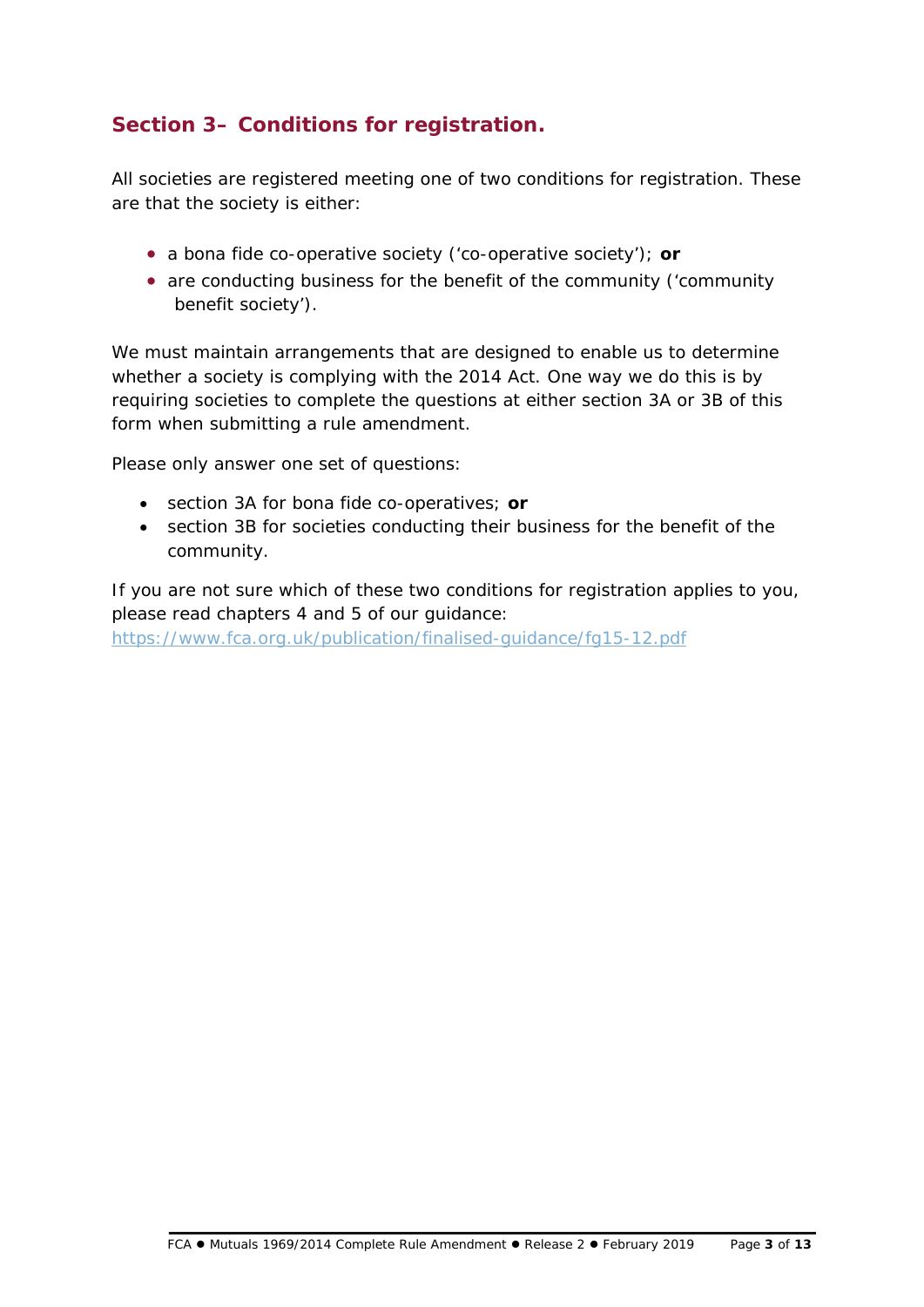### **Section 3A – Co-operative societies**

Complete this section if your society is a bona fide co-operative society.

**3A.1 What is the business of the society?** For example, do you provide housing, manufacture goods, develop IT systems etc.

**Delivery of co-operative development services**

**3A.2 Please describe the members' common economic, social and cultural needs and aspirations.** In answering this question, please make sure it is clear what needs and aspirations members have in common.

**The user members are all co-operative development professionals.**

**3A.3 How does the society's business meet those needs and aspirations?**  You have described the society's business at question 3A.1, and at question 3A.2 you have described the common needs and aspirations of members. Please now describe how that business meets those common needs and aspirations.

**The co-operative jointly markets and co-ordinates the work of its members as a co-operative consortium.**

**3A.4 How do members democratically control the society?** For example, do the members elect a board at an annual general meeting; do all members collectively run the society.

### **The members elect the board at an annual general meeting.**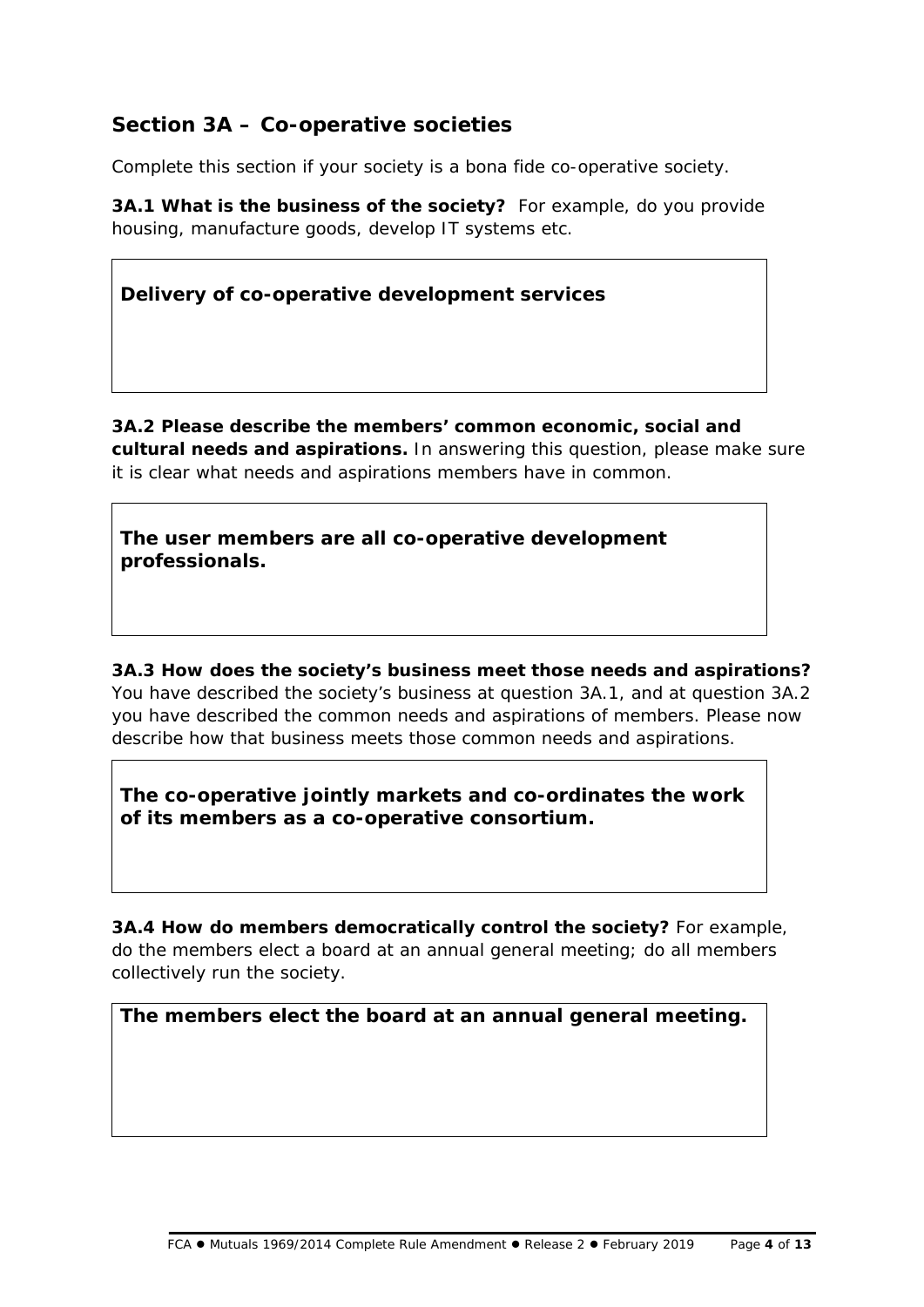**3A.5 What does the society do with any surplus or profit?** For instance, do you pay a dividend to members (and if so, on what basis); does money get reinvested in the business; put into reserves; used for some other purpose?

**The society reinvests profits, or donates or distributes profit to common ownership co-operative development bodies or for charitable purposes.**

**3A.6 Please state any close links which any of the directors has with any society, company or authority.** 'Close links' includes any directorships or senior positions held by directors of the society in other organisations.

**Alex Lawrie is a director of SCS CIC, GO-OP, Ecological Land Co-op, Somerset Co-op CLT, South West Co-op Support. Martin Strube is a directors of Co-op Solutions. Josef Davies-Coates is a director of United Diversity.** 

**Please go to Section 4.**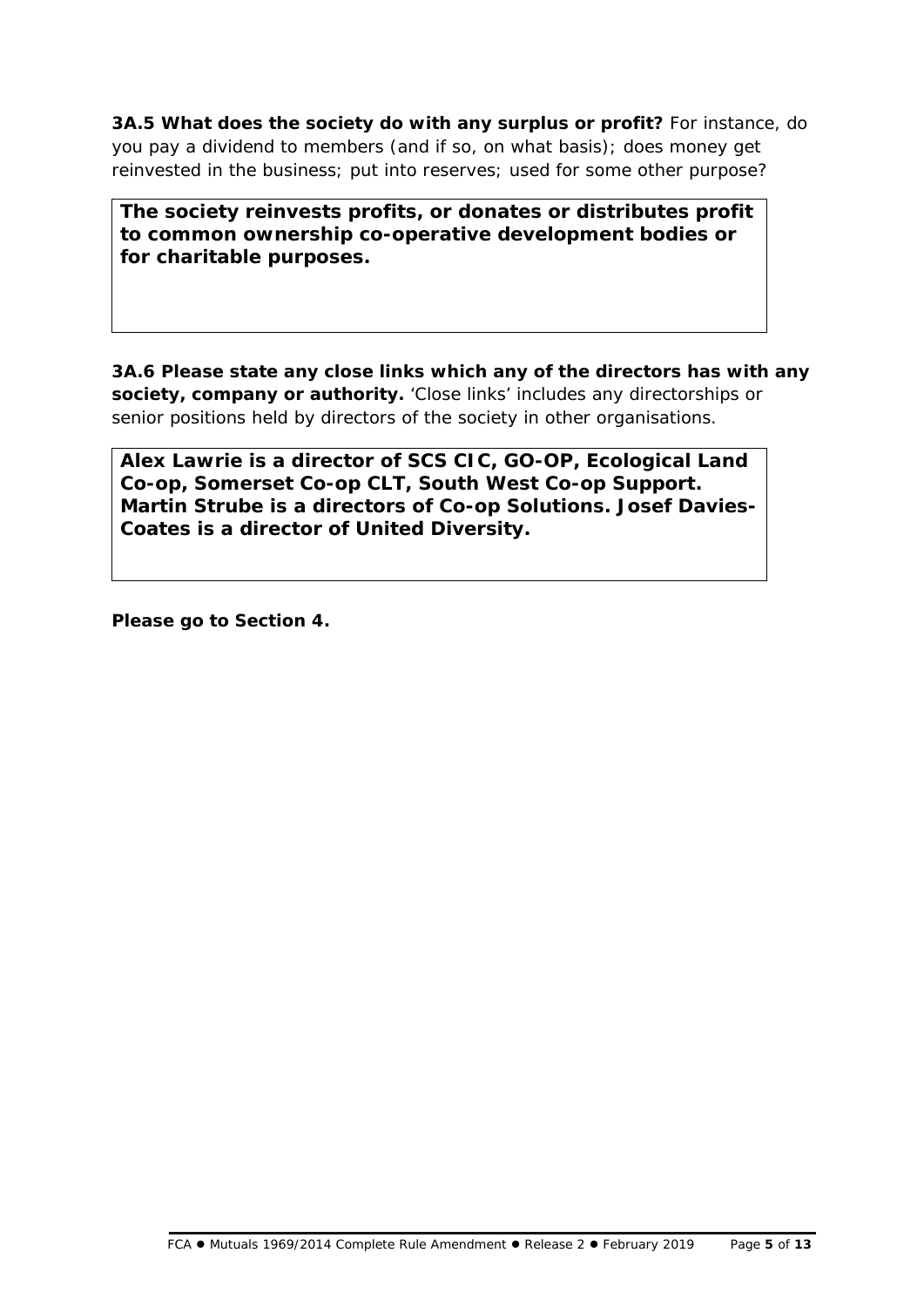## **Section 3B – Community benefit societies**

Complete this section if your society conducts its business for the benefit of the community.

**3B.1 What is the business of the society?** For example, do you provide social housing, run an amateur sports club, etc.

**3B.2 Please describe the benefits to the community the society?** Here we are looking to see *what* the benefits to the community are. Community can be said to be the community at large. For example, do you relieve poverty or homelessness by providing social housing.

**3B.3 Please describe how the society's business delivers these benefits?**  The business of the society must be conducted for the benefit of the community. Please describe *how* the society's business (as described in answer to question 5B.1) provides benefit to the community.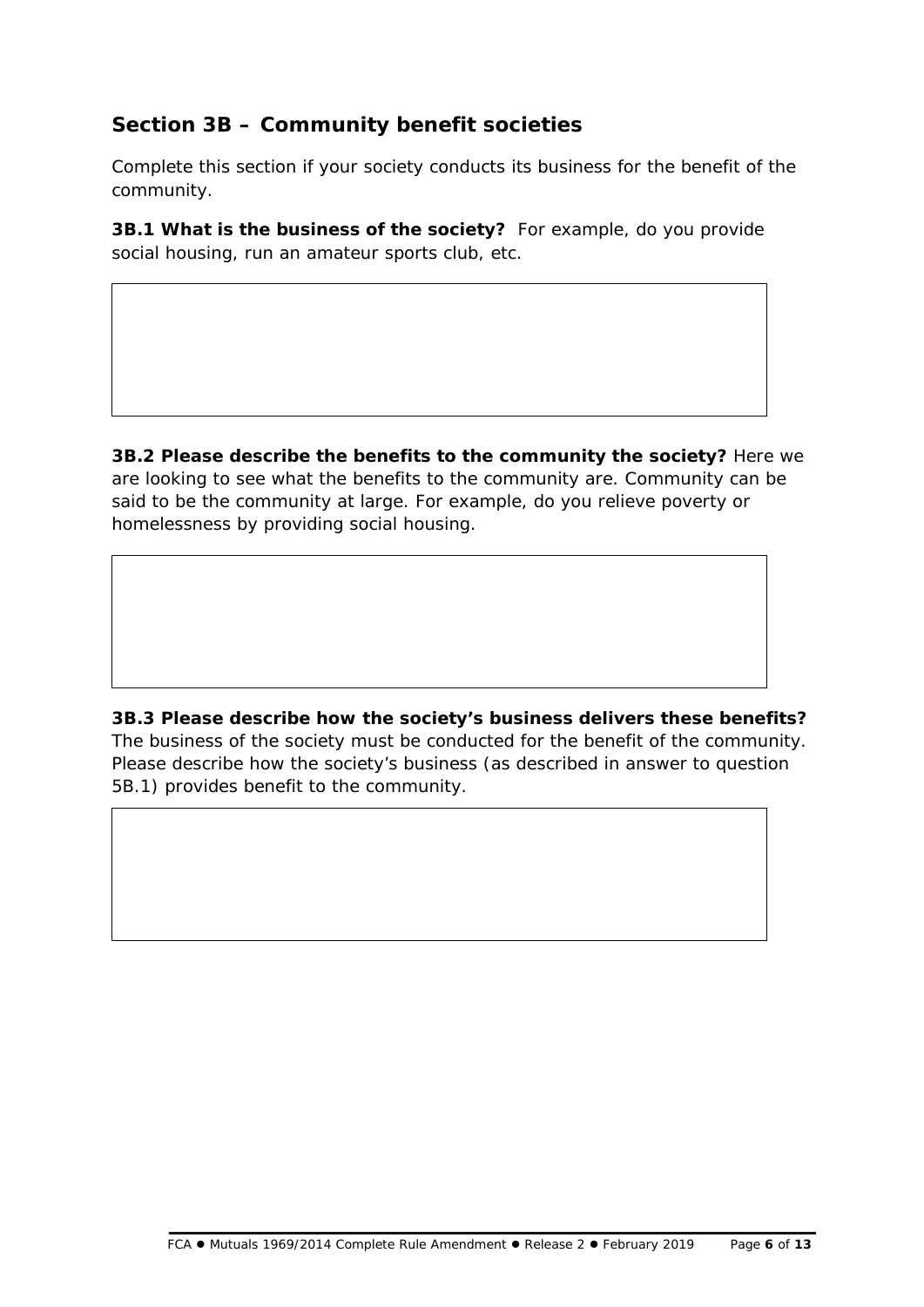**3B.4 Does the society work with a specific community, and if so, please describe it here?** For instance, are the society's activities confined to a specific location; or to a specific group of people? Please note that in serving the needs of any defined community, the society should not inhibit the benefit to the community at large.

**3B.5 What does the society do with any surplus or profit?** For instance, do you donate the money; does money get reinvested in the business; put into reserves; used for some other purpose?

**3B.6 Please state any significant commercial arrangements that the society has, or had, with any other organisation that could create, or be perceived as creating, a conflict of interest.** Please tell us how you ensure that any such conflict of interest does not prevent the society from acting for the benefit of the community.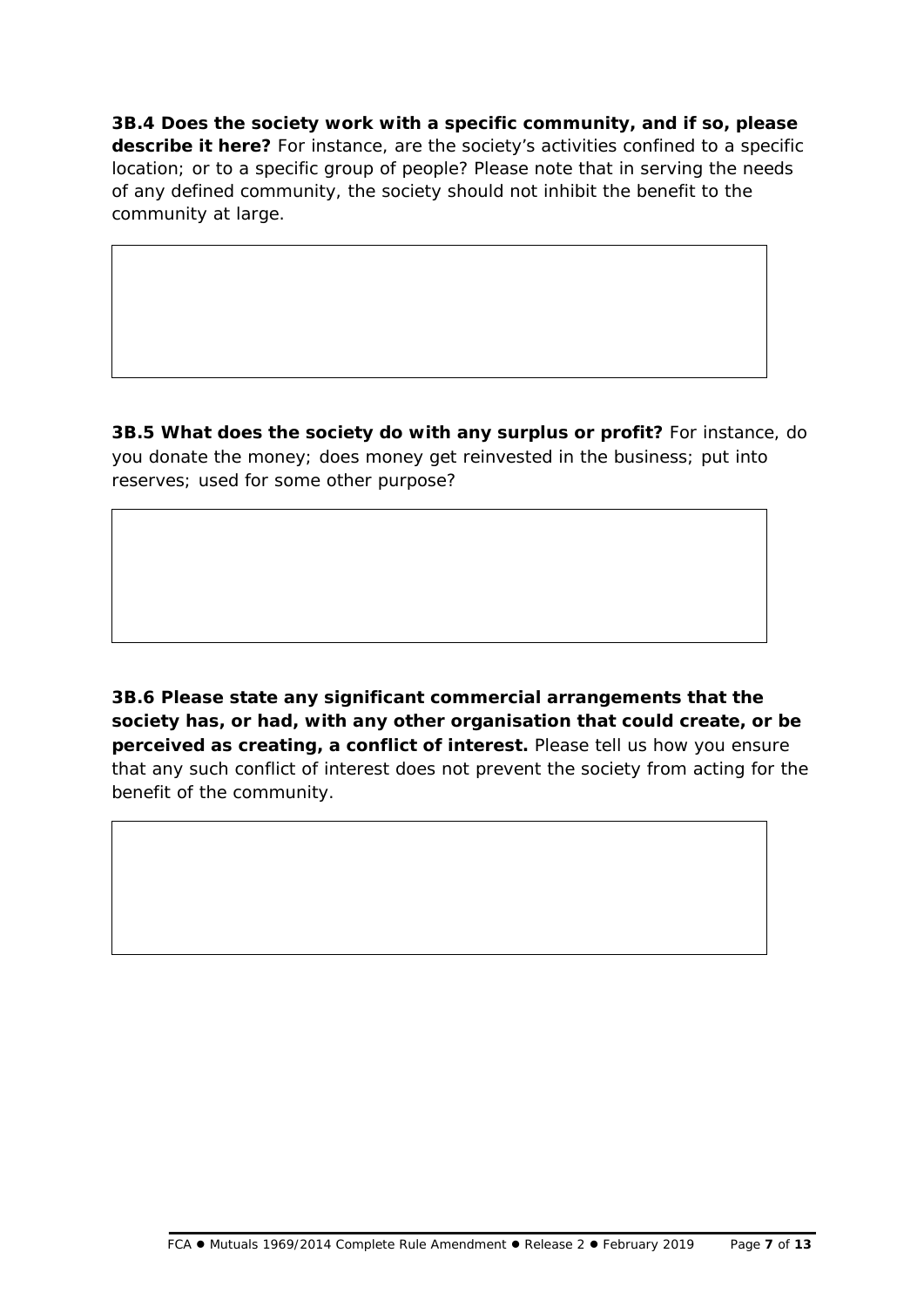**3B.7 Please state any close links which any of the directors has with any society, company or authority.** 'Close links' includes any directorships or senior positions held by directors of the society in other organisations.

**Please go to Section 4.**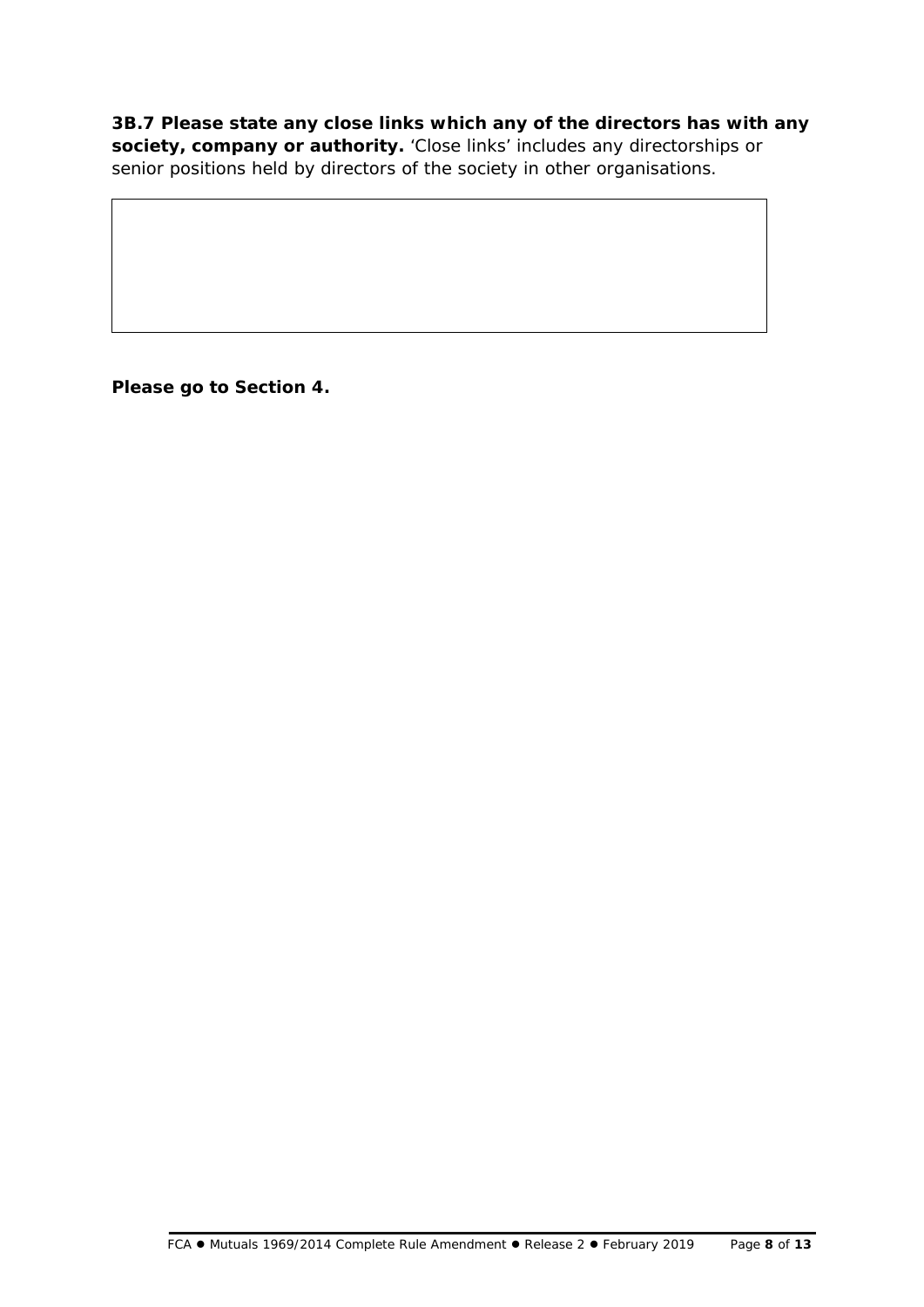## **Section 4 – Table of matters**

| Provision required by the Act                                                                                                                                                                                                                                                                             |          | Number of the rule(s)<br>covering this E.g. '2.3-2.7' |  |
|-----------------------------------------------------------------------------------------------------------------------------------------------------------------------------------------------------------------------------------------------------------------------------------------------------------|----------|-------------------------------------------------------|--|
| The society's name                                                                                                                                                                                                                                                                                        |          | 1.1                                                   |  |
| The objects of the society                                                                                                                                                                                                                                                                                |          | 1.3                                                   |  |
| Place of the society's registered office, to which all communications and<br>notices may be addressed                                                                                                                                                                                                     |          | 1.2                                                   |  |
| The terms of admission of the members, including any society or company<br>investing funds in the society under the provisions of the Act                                                                                                                                                                 |          | 1.6                                                   |  |
| The method of holding meetings, the scale and right of voting, and the<br>method of making, altering or rescinding rules                                                                                                                                                                                  |          | 2.6, 2.7,<br>2.8                                      |  |
| The appointment and removal of a committee (by whatever name) and of<br>managers or other officers and their respective powers and remuneration                                                                                                                                                           |          | 2.9                                                   |  |
| The maximum amount of the interest in the shares of the society which<br>may be held by any member otherwise than by virtue of section 24(2) of<br>the Act                                                                                                                                                |          | 1.7                                                   |  |
| whether the society may contract loans or receive moneys on deposit<br>subject to the provisions of this Act from members or others, and if so<br>under what conditions, under what security, and to what limits of amount                                                                                | 3.2, 4.3 |                                                       |  |
| Whether any or all shares are transferable, and provision for the form of<br>transfer and registration of shares, and for the consent of the committee<br>to transfer or registration                                                                                                                     |          | 1.7                                                   |  |
| Whether any or all shares are withdrawable, and provision for the method<br>of withdrawal and for payment of the balance due on them on withdrawing<br>from the society                                                                                                                                   | 1.10     |                                                       |  |
| Provision for the audit of accounts in accordance with Part 7 of the Act                                                                                                                                                                                                                                  |          | 5.5                                                   |  |
| Whether members may withdraw from the society and if so how, and<br>provision for the claims of the representatives of deceased members and<br>of the trustees of the property of bankrupt members (or, in Scotland,<br>members whose estates have been sequestrated), and for the payment of<br>nominees |          | 1.9                                                   |  |
| The way in which the society's profits are to be applied                                                                                                                                                                                                                                                  |          | 3.4                                                   |  |
| If the society is to have a common seal, provision for its custody and use                                                                                                                                                                                                                                |          | n/a                                                   |  |
| Whether any part of the society's funds may be invested, and if so by<br>what authority and in what way                                                                                                                                                                                                   |          | 6.3                                                   |  |

## **Section 5 – Completing this application**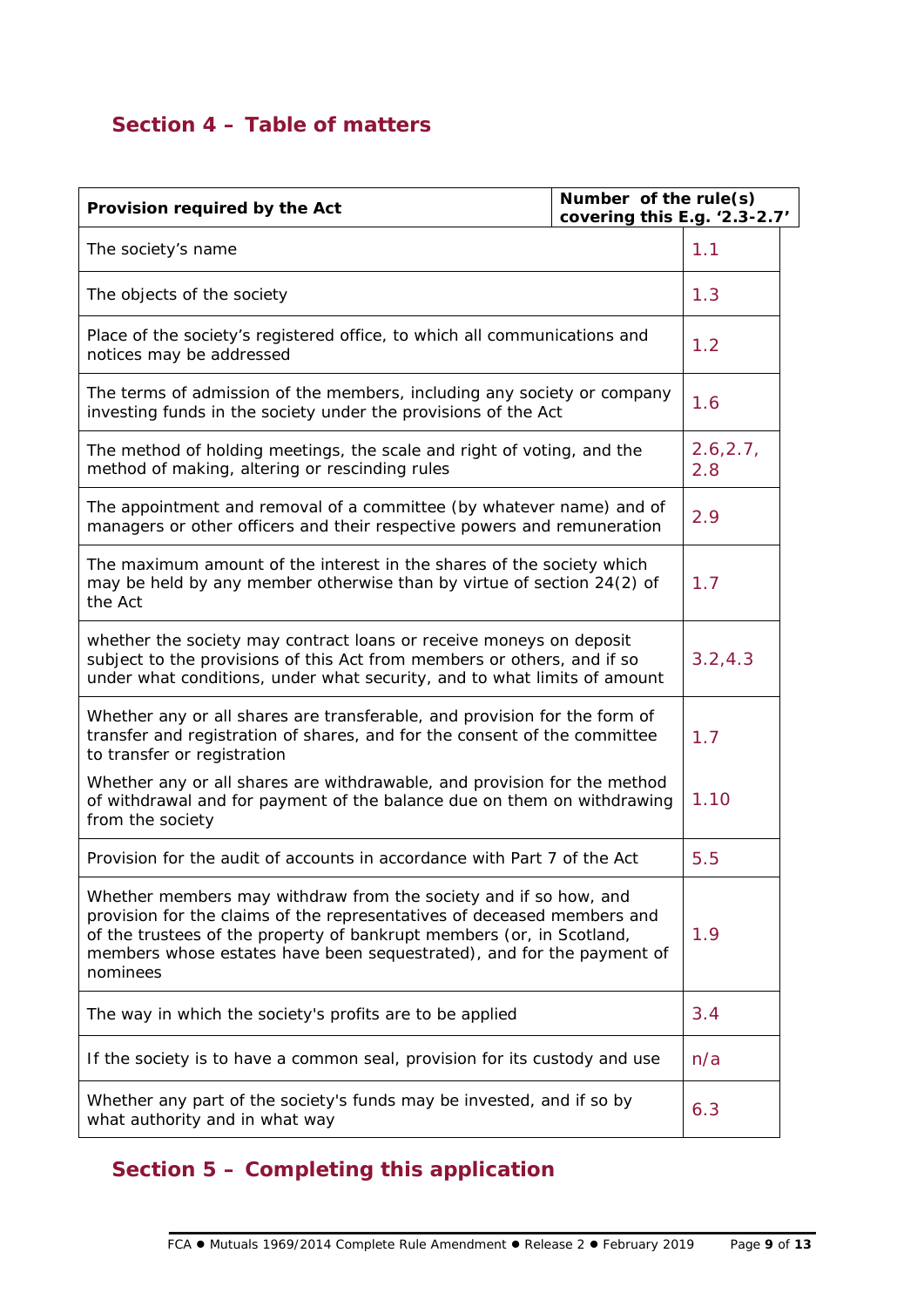#### **5.1 Please confirm the rules have been signed by 3 members and the secretary (4 signatures in total)**

The rules contain the required signatures ⊠

**5.2 Please confirm which of the following you are submitting:** One electronic, scanned signed copy of the rules ⊠

**Or** two signed paper copies of the rules □

### **5.3 Please confirm either:**

| Model rules have not been used.                                                                                                                       |   |
|-------------------------------------------------------------------------------------------------------------------------------------------------------|---|
| Model rules have been used without amendment                                                                                                          | ⊠ |
| An amended set of model rules have been used,<br>and a marked up copy detailing the changes<br>made to the model is included with the<br>application. |   |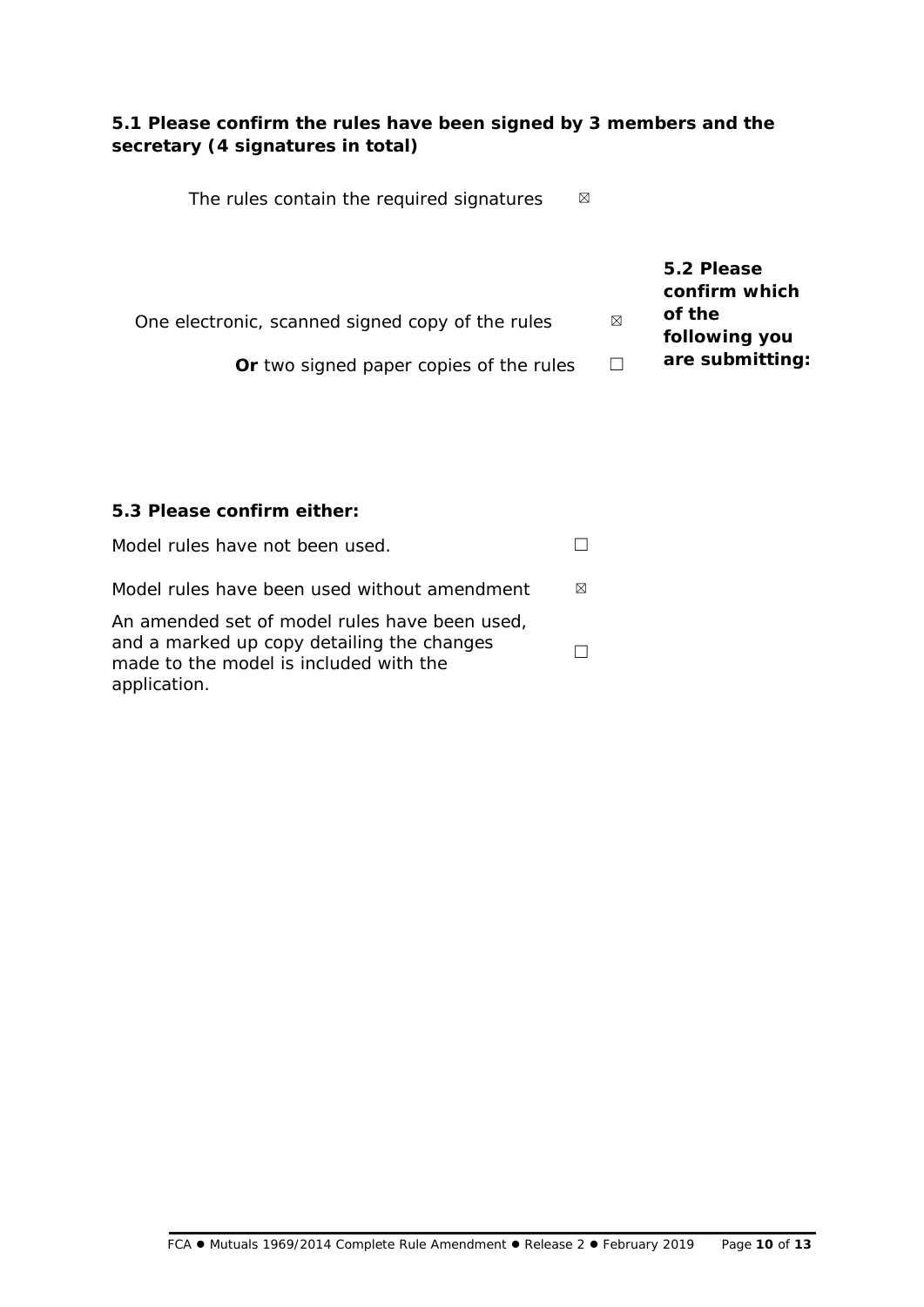## **Section 6 – Statutory Declaration**

#### **6.1 Please complete this statutory declaration**

An officer of the society or credit union must complete this section:

| <b>Name</b> | Alex Lawrie     |
|-------------|-----------------|
| Role        | <b>Director</b> |

I do solemnly and sincerely declare that the amendment of the rules of the said society or credit union, a copy of which is attached marked 'X', complies with 1969 Act/2014 Act (as applicable) and has been duly made by the society in the manner provided in its rules for the making, altering or rescinding of rules.

I make this solemn declaration conscientiously believing it to be true, and by the provisions of the Statutory Declarations Act 1835.



Solicitor □

Commissioner for oaths  $□$ 

- - Notary Public □
- Justice of the Peace  $□$

| <b>Name</b>  |  |
|--------------|--|
| Declared at: |  |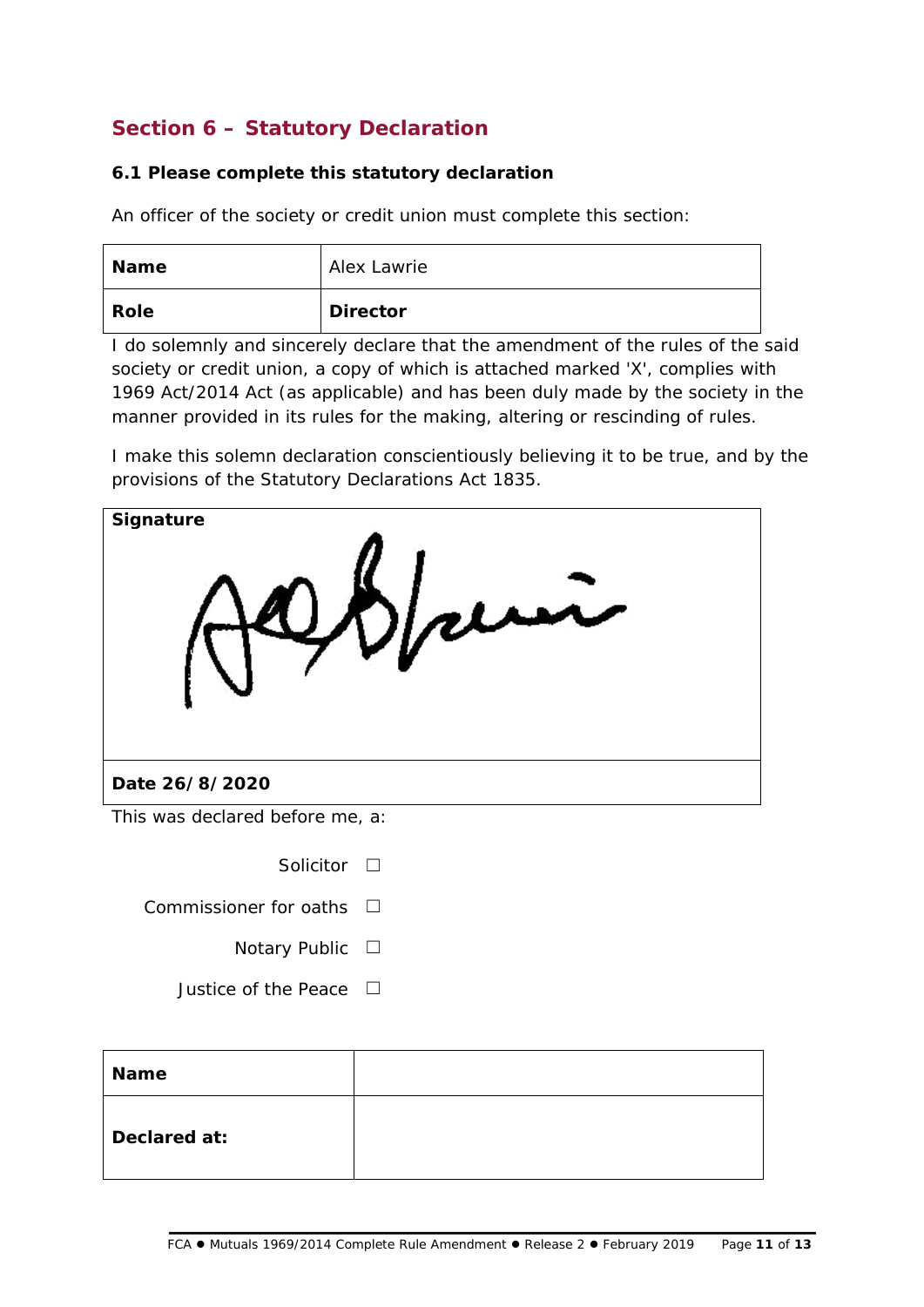| Signature |  |  |
|-----------|--|--|
|           |  |  |
| Date      |  |  |

## **Section 7 – Submitting this form**

Please submit a signed, scanned version of your application by email to: mutual.societies@fca.org.uk

Or please submit by post to:

Mutual Societies Financial Conduct Authority 12 Endeavour Square London E20 1JN

This form is available on the **Mutuals Society Portal**: [https://societyportal.fca.org.uk](https://societyportal.fca.org.uk/)